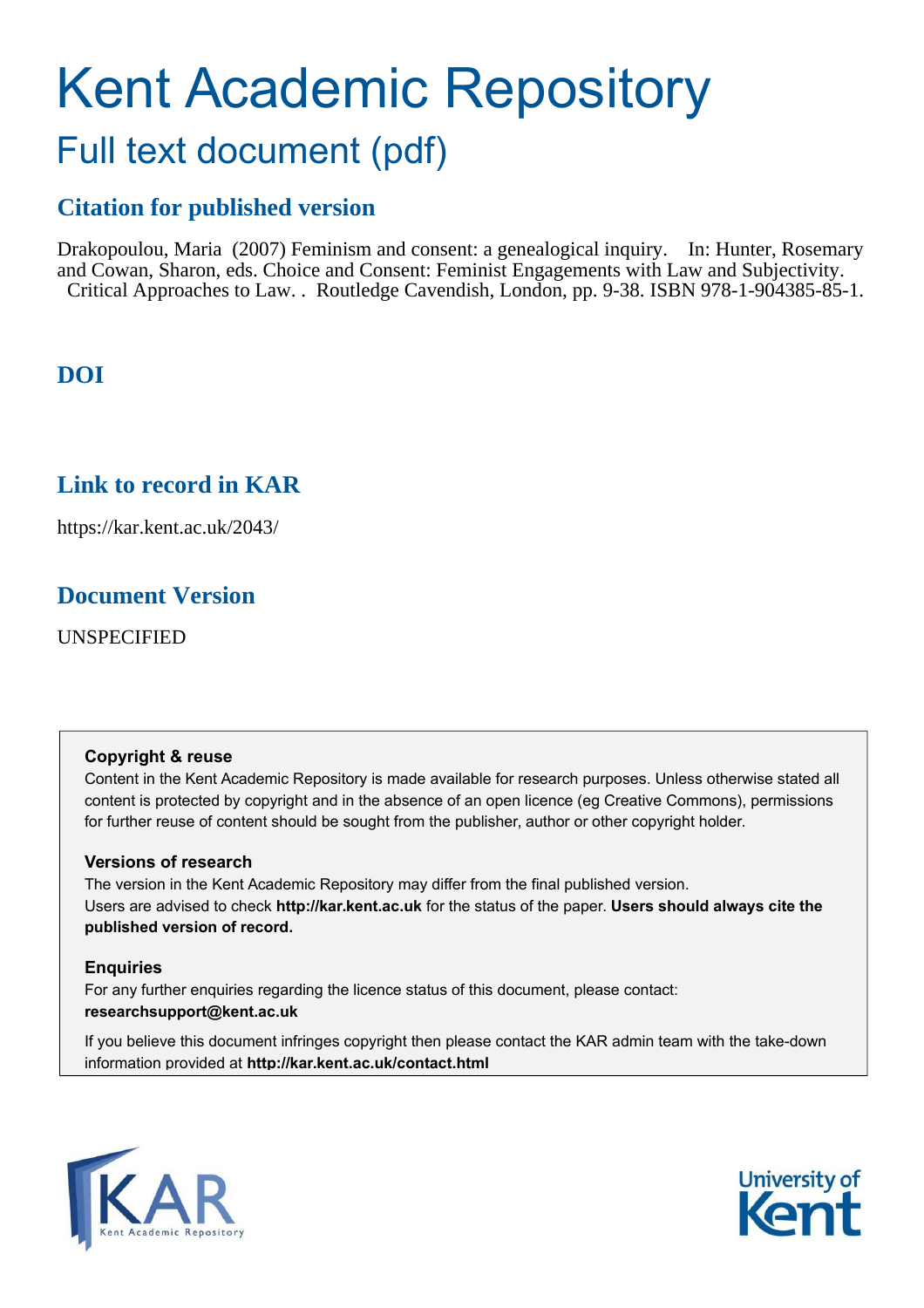# **Feminism and consent: a genealogical inquiry**

#### **Maria Drakopoulou**

In: Choice and Consent: Feminist Engagements with Law and Subjectivity, Hunter, R and Cowan, S, (eds). Routledge Cavendish, London, 2007. 15 Nov 2007

#### **Not Published Version**

## **Feminism and consent: a genealogical inquiry**

#### **Consent, power and the female self**

The sheer diversity of the feminist engagement with consent is testament not only to the fruitfulness and inventiveness of feminist scholarship but perhaps most importantly to the protean nature of the concept itself. Consent moves beyond disciplinary boundaries and through diverse territories within each discipline, attaching itself both to conceptual apparatuses and their practical applications. Privileged in accounts of the legitimacy of government and in normative ones concerning political obligation and citizenship, it has been posited as a fundamental principle of democratic ideology and social organization, whilst as a qualifying element for the legality of specific acts it has proven itself foundational to areas of both private and criminal law.

In pursuing consent across such a rich variety of sites and citations, feminists have produced an impressive body of critical scholarship animated by an apparent discord between, on the one hand, the abstraction of consent's theoretical postulation as a constitutive element of the political, ethical and legal order, and, on the other, its pragmatic application in concrete social contexts. These critiques can be broadly divided into two categories loosely distinguishable along disciplinary lines. Most of those oriented towards political theory, ethics and philosophy interrogate the relationship between the rhetoric of consent and the everyday experience of women's personal lives wherein consent holds pivotal practical importance. In contrast, those undertaken by feminist legal scholars tend to focus on the micro-politics of consent, exploring law's treatment of consent in specific contexts such as sexual violence, prostitution, the trafficking of women for the purpose of sexual exploitation, and the relationships between spouses.<sup>1</sup> Yet despite exhibiting considerable variation these encounters share a common, unifying characteristic: they scrutinise consent in reference to liberal individualism's vision of humanity. This is not to suggest that feminists engaged with issues of consent are necessarily advocates of liberal theory; rather that their writings apprehend consent as articulating a normative commitment to liberal subjectivity, one which privileges a specific representation, both of the consenting subject and the act of consent itself. The former is apprehended from the point of view of qualities that adorn the liberal self: a sense of self ontologically prior to any form of society and predicated upon an atomistic, disembodied, rational agency. The latter becomes more than a mere act of assent. According to the liberal ethic its essence lies in both its voluntarily nature and inner rationality, it being the outcome of individual judgement stemming from the subject's freedom of will and independent choice to maximize self interest, welfare or pleasure, and being limited only by the negative effects it has upon the interests of others.

Within feminist discourse this conception of consent as a function of liberal subjectivity has profound consequences, for not only does it fashion the substance and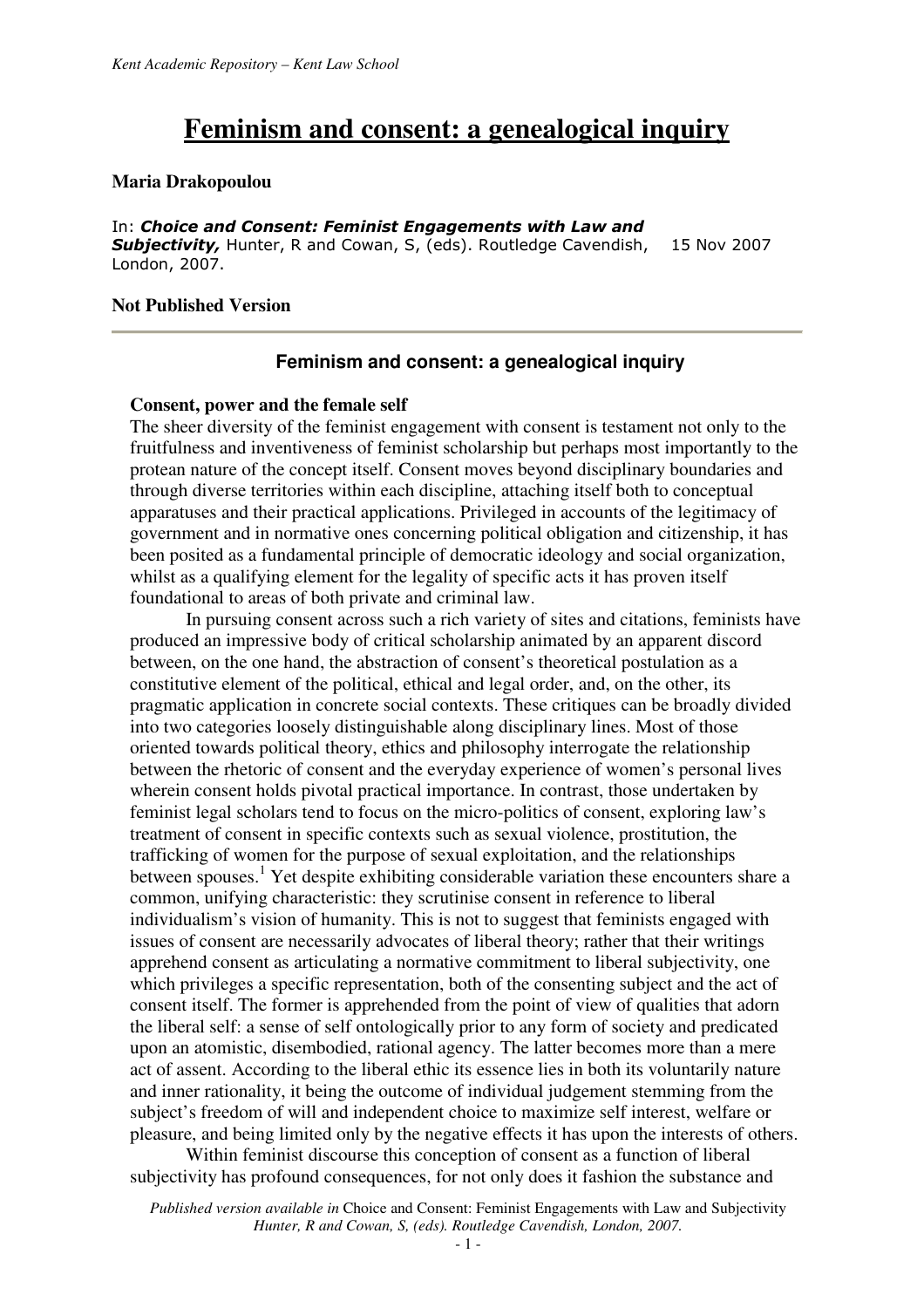form of the discourse, it also shapes its direction and the solutions proposed to any problems the use of the concept poses. For example, feminist re-readings of the idea that the social contract forms the basis for political association challenge contemporary representations of modern democratic society as a post-patriarchal social and political order. They contend that women neither consented to the original social contract nor to the sexual contract said to have preceded it and according to which they voluntarily subjected themselves to men. Here, the very evocation of the notion of social contract is seen to sustain a veneer of equality that masks real and continuing structural inequalities between the sexes and to thereby represent much of women's social misery as 'consensual'. Drawing mainly upon data concerning sexuality and women's experience of family life, feminists argue that the current normative paradigms under which existing social institutions operate disqualify female experience and effectively negate the possibility of genuine choice for women. In so doing these paradigms are seen to make a mockery of the notion of female freedom of consent and to repudiate the classical liberal view that these institutions were consensually born amongst equal, free, rational individuals (see Pateman, 1980, 1988, 1997; see also Clarke, 1979; Coole, 1986, 1994; Frazer and Lacey, 1993: 70-77). Similarly, feminist legal scholars ground their critiques of consent on juxtapositions of women's social and legal realities. For example, judicial interpretations of the legal requirement of female consent in cases of annulment of arranged or forced marriages, and likewise those of 'sexually transmitted debt' involving wives as sureties, are seen as sustaining and reinforcing representations of women as immature or inexperienced, and as either too dependant on men, or as their victims in need of protection (Cretney, 1992: 537; Kaye, 1997: 46-47; Lim, 1996: 204-11; Diduck and Kaganas, 2006: 40-41).

Such representations, in constructing women as submissive or victimised, in short, as bereft of the 'blessings' of the liberal self, are said to devalue and undermine the capability of real women to exercise meaningful consent. However, for others the legal recognition of women's consensual capacity, as, for instance, in regard to prostitution or being trafficked for the purpose of sexual exploitation, is to be applauded. They see it as conferring upon women the power of agency and the status of rational and autonomous actor, and hence, as affirming women's possession of the self-same liberal subjectivity credited to men (Sullivan, 2003: 76-79, 2004: 136-38; Doezema, 1998, 2005). Still others argue that law's formal adherence to the concept of consent as the decisive criterion of the legality of an act ignores the pragmatic constraints that harsh reality places upon women's consensual freedom and exercise of rational choice. For them, judicial indifference to or disregard of what they see as clear expressions of women's nonconsent, for instance in cases concerning sexual violence, or where courts are insensitive to emotional pressure in situations where a woman acts as surety for husband or partner, serve to sustain male power over women and erase women's possibility for agency, independent choice and self-determination (MacKinnon, 1989: 176-83, 2005: 242-48; Fehlberg, 1994: 474-75, 1996: 693-94; Naffine, 1994: 24-31; Duncan, 1995: 368-44; Richardson, 1996: 382-83; Auchmuty, 2002). Furthermore not only do feminist interrogations of the concept of consent rest within the limits of the liberal legacy: so too do the solutions they propose to the problems they reveal. Any hope for change is either invested in propositions for a transformative normative politics or is directed towards pragmatic policy interventions. The first either embraces feminist attempts to remodel consent though remaining within the context of the contractarian tradition, or seeks to decentre and replace it as an analytical category of female experience with other, more suitable liberal values. $2$  The second aims to remove structural barriers preventing the flourishing of women's freedom and autonomy and to give 'true' meaning to the notion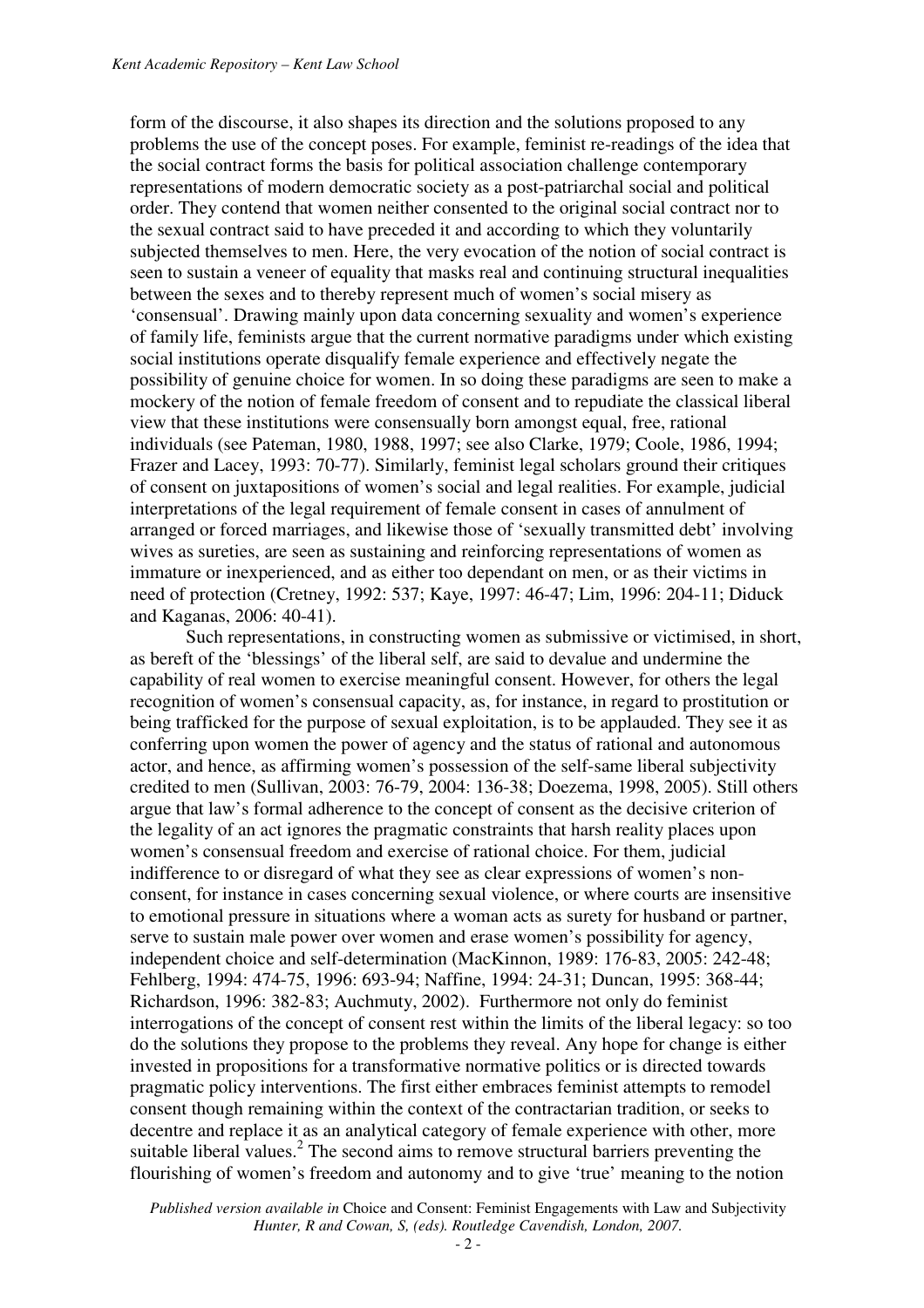of female consent (Pateman, 1980, 1989; MacKinnon, 1982, 1983; Vega, 1988).

This entanglement of consent with liberal individualism's notion of self has become so pervasive within feminism that not only has the ability to consent come to signify the presence of the liberal female self, but a belief in the truth of this signification has come to provide the criterion for the feminist judgement on consent. For critics of contractarian stories of origin, consent is found wanting because its connotation of the liberal self is identified as a fiction; those emphasising the contextual obstacles to women's consensual freedom label the requirement for consent as misleading, not because consent erroneously manifests this self, but because the real-life situations in which it is sought are seen to be so complex as to fundamentally disrupt the signification process; and both positive and negative attitudes towards the law's demand for consent depend upon the critic's faith in this process. Here, questions concerning the validity of the concept are largely conflated with those of female subjectivity. Yet this is not the result of a consensus within the feminist discourse in respect to liberal subjectivity. Rather, it is because the attachment of consent to the liberal self registers the existence and operation of another important parameter, namely that of power. Put simply, consent and female subjectivity are bound together by issues of power: the power men exercise over women, women's power over themselves and their own lives, and the belief in the need to further empower women. Endorsement or rejection of consent is therefore predicated not only upon how effectively it communicates women as autonomous, rational and responsible political, social and economic actors, but also the anticipation of what will best affirm real women's agency and mastery over themselves and strengthen their equal standing in private and public life. Similarly, the solutions, strategies and measures that feminist considerations of consent have to offer are designed to reduce and redress systemic power imbalances between the sexes, both as a whole and within the particularity of individual circumstances.

In reading questions of consent as questions of female subjectivity and power, this chapter is not seeking to offer yet another exposition of the problems consent presents for feminist analysis. Neither is the intention to add to the solutions already suggested. Instead it poses the feminist discourse on consent as the object of inquiry and engages with questions about its nature and form. In short, it asks what precipitated the present configuration of this discourse. More specifically, it explores the conditions that allowed the apprehension of consent to become bound up with ideas of liberal subjectivity and the way in which they became indivisible from notions of power. In so doing however, it proffers neither an exhaustive historical account of the concept of consent nor a causative explanation for its attachment to the liberal subject. It presents a genealogical inquiry (see Foucault, 1977) into the relationship of consent and selfhood, one which, in exploring hitherto unsuspected affiliations and seemingly insignificant elements, maps out the historical 'moments' at which significant shifts occur in the apprehension of the relationship of consent and selfhood, and thereby reveals the singularity of events responsible for the way consent is employed within contemporary feminist scholarship.

To this purpose the following text is divided into three parts. The first considers the initial valorisation of the concept of consent in Roman law and Stoic philosophy in the constitution of a hermeneutics of human action; the second traces a shift in the meaning of consent wherein as a key element of a religious or civic subjectivity it became a necessary condition of the creation and legitimacy of the order of the social - a shift revealed in the texts of the radical reformers and natural law lawyers of the 16<sup>th</sup> and 17<sup>th</sup> centuries; and the third, secured by the historical footholds provided by the preceding two, accounts for consent's association with notions of power and offers an appraisal of the modern feminist discourse of consent, the affiliations and aspirations it bears, and a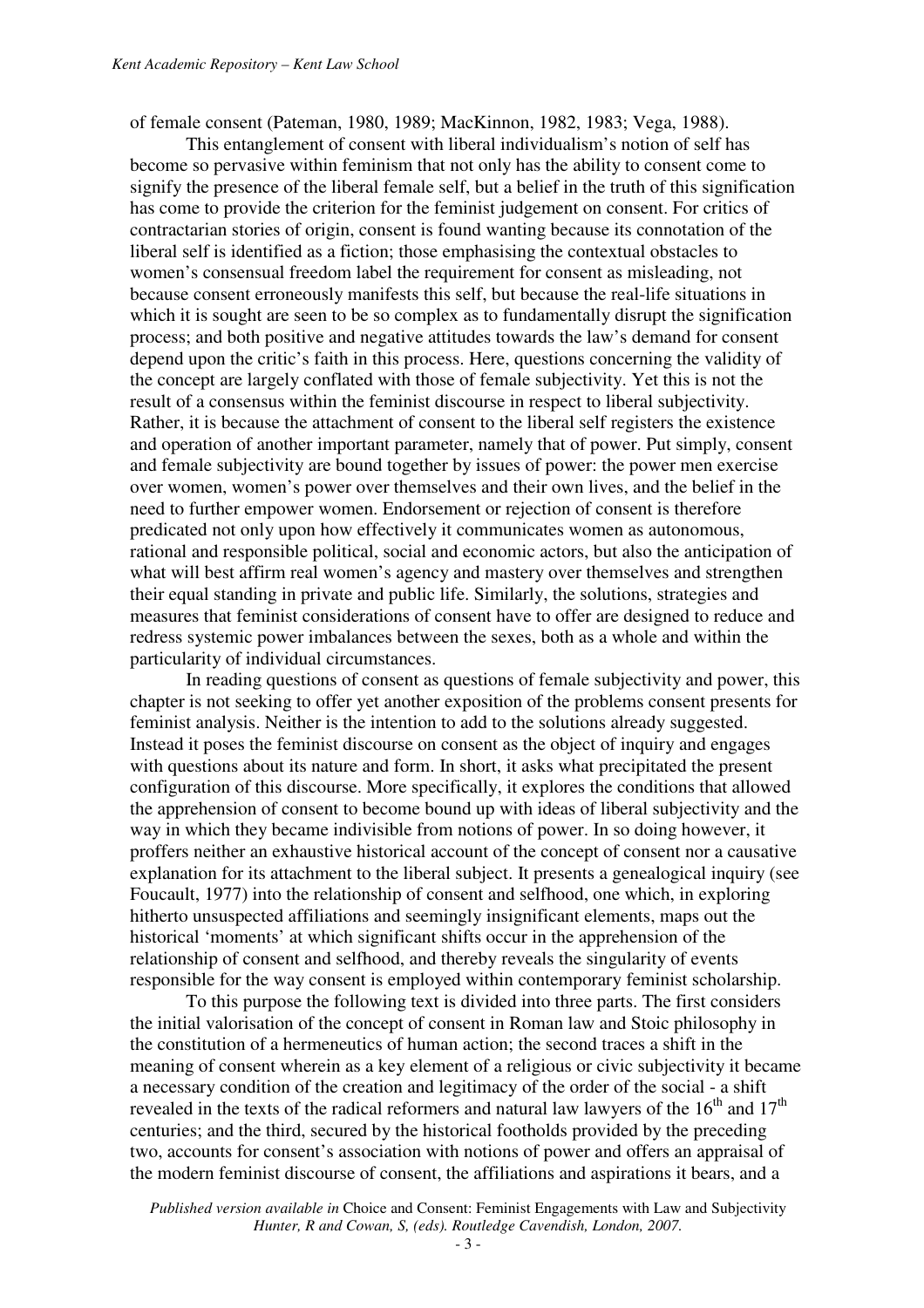critical evaluation of the possibilities it promises.

## **Consent and the hermeneutics of human action**

Derived from the Latin verb *consentire*, meaning to share physically, emotionally or intellectually, the word 'consent' originally emphasized the inter-relational element present in all instances of compliance and communicated an act of voluntary agreement. It was this apprehension, of consent as the objective, 'neutral' descriptor of mutual concurrence, which marked its adoption and use during Greek and Roman antiquity, both in judicial and philosophical accounts of human action.

As early as the period of the Republic, in Roman law the presence of consent comprised the sole requirement for granting legal status to a number of everyday activities, ranging from marriage and the formation of partnerships, to hiring, purchasing and sales. For example, a distinct category of legally binding contract demanded no other condition or formality besides having been agreed, and was equally easily invalidated by consent to the contrary (Sohm, 1907: 374, 396-408; Schulz, 1951: 524-26; Buckland, 1957: 251-54, 277-78, 348).<sup>3</sup> Similarly, engagements and marriages, which were likened to consensual contracts by Gaius (*Digest* 20.1.4), were legally validated or dissolved simply by the informal declaration of consent from the interested parties (*Digest* 23.1.4,  $23.2.2$ ,  $35.1.15$ ).<sup>4</sup> Such legal privileging of consent stemmed from jurists' efforts to project legal meaning onto conventional articulations of human volition bearing particular significance for the individuals directly involved and the wider community. Consent was therefore understood very much in a pragmatic way, functioning in law, as it did in common language, as a sign of agreement, with its juridical exercise connoting voluntary participation of parties in a specific action and their assent to its legal effects. Indeed, the overwhelmingly practical nature of this engagement is attested to by the absence of any definition in law as to what the term consent actually meant. It was there to be objectively discovered in each instance and was a matter of fact rather than one of legal principle.<sup>5</sup>

Outside law the first major employment of consent as a key concept took place in schools of Hellenistic philosophy, most notably that of the Stoics.<sup> $\delta$ </sup> Here, in contrast with other philosophers who identified reason alone as being in charge of purposive activity, the Stoics posited a cooperation of reason with 'assent' (συγκατάθεσις) (Long and Sedley, 1987: 40b, I, h3, k3, o).<sup>7</sup> They understood the process as involving two additional elements, 'presentation' and 'impulse', which together with 'assent' and 'reason' were considered to be powers of the soul inhabiting the heart and to operate in combination to generate human action.<sup>8</sup> The first of these, 'presentation', referred to the stimulus received, and, as the impression of the external world upon the soul, comprised the force providing the direct cause of action. However, in being mere impressions of the external world, presentations in themselves could not constitute objects of consent. It was only when transformed into language as words and concepts to be clarified and built upon through discursive thought to form and inform meaningful propositions, that they ceased to provide more than a mere awareness in the subject. Only then did they enter the realm of human reason as rational propositions, become evaluated as objects of assent, and the impulse they generated be granted or refused (Long and Sedley, 1987: 33c, 33d; see also Inwood, 1987: 57-60). Whereas in animals the impulses were thought of as mechanical, instinctive, responses to the impressions wrought by the environment, in humans they were seen as mediated by the mental act of assent, the rational approval of one's impression and the course of action it suggested.

*Published version available in* Choice and Consent: Feminist Engagements with Law and Subjectivity *Hunter, R and Cowan, S, (eds). Routledge Cavendish, London, 2007.* As in law, the Stoic's 'isolation' and incorporation of consent was predicated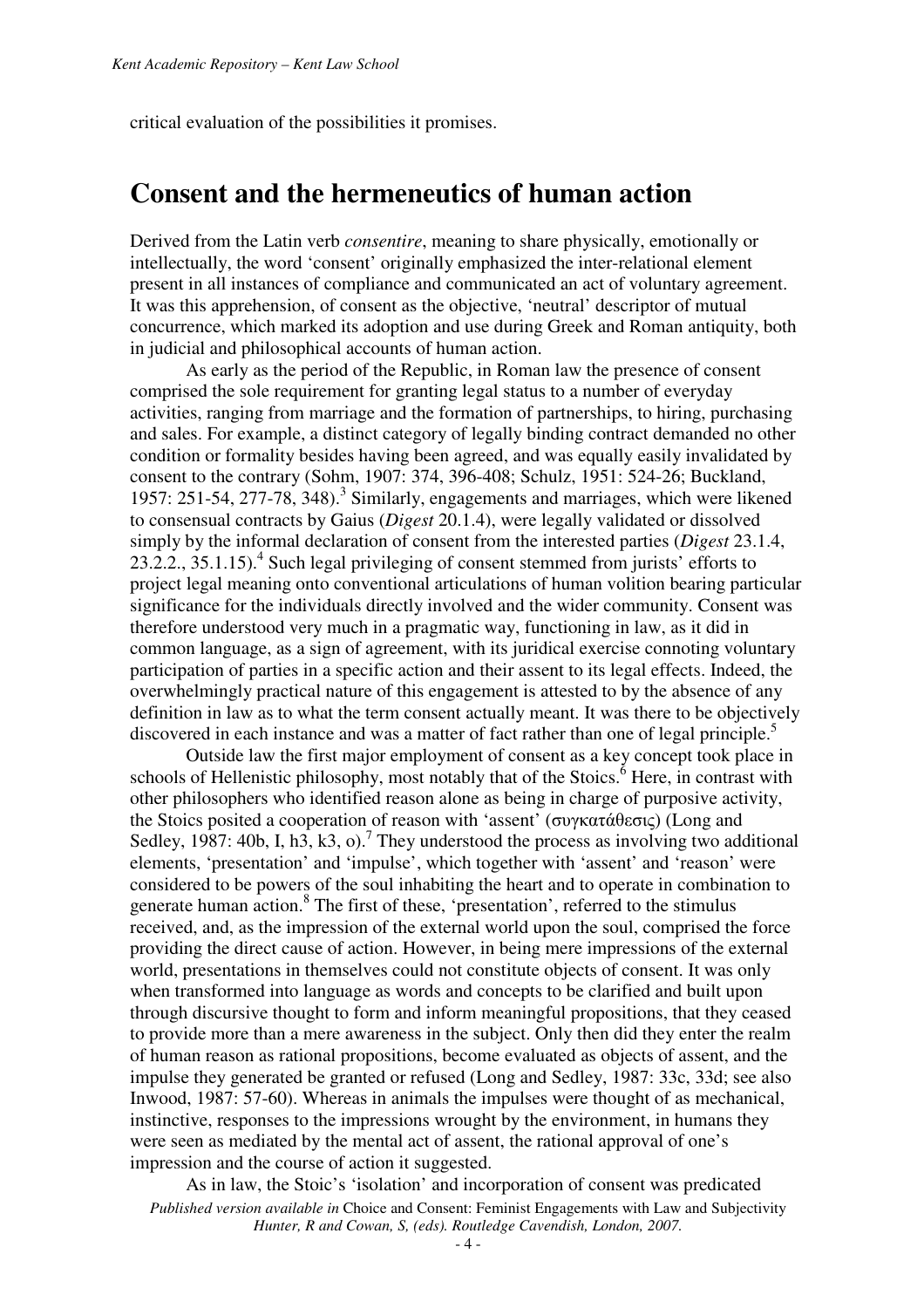upon its function as an objective descriptor, although here it did not indicate agreement between persons about the performance of specific acts. Instead, in being posited as the *locus* wherein the rationality of the action-guiding process was manifested, it connoted accord between reason and the voluntary execution of *any* act, a concurrence deemed necessary to all activities appropriate to achieving one's ends. So whether the context was legal or philosophical, the centrality of consent essentially depended on its instrumental value, with its 'discovery' dictated by the logic of an interpretative account, it being incidental to a legal or philosophical hermeneutics of human action. In being incorporated in this way, consent did more than signify acts as consensual; it also distinguished them from others and, in so doing, provided an analytical category of human action.

Within Roman law this analytic significance of consent lay in the separation and differential legal treatment of certain consensual acts, with justification for this distinction being found, not solely in the nature of the act, but also in its association with the nature of its subject. Specific acts were seen as 'natural' and peculiarly suited to humankind because their performance was either in accord with human physical characteristics or was associated with the rational ordering of their general interests and consequently necessary to humanity's common welfare. In being considered essentially natural, these acts produced self-evident obligations requiring no further explanation as to why they were actionable other than that they were expressions of the universality of the human condition.<sup>9</sup> Indeed, this connection is attested to by their being grounded upon nature's law, the law common to all living things, or resting within the jurisdiction of *ius gentium*, the law established by natural reason and applicable to all persons, not only the Roman citizens (*Digest* 1.1.1.3, 23.2.1, 1.1.9, 19.2.1, 18.1.1.2; Gaius, 1988: 33.154; Cicero, 1975: I.4.11-13). So in endowing commonplace, informal, real-life consensual activities with legal form, jurists did more than engage in a legal hermeneutics of action; they also embraced a hermeneutics of the self, for within the interpretative claims they articulated about human action there resided the truth of the acts themselves and, most importantly, that of the performing subject.

 Unlike the jurist, for the Stoic philosopher the analytic significance of consent lay not in separating 'naturally' consensual acts from others: the very assertion that a moment of assent prefaced every voluntary action precluded such distinctions. Also unlike the jurist, the Stoic philosopher's adoption of assent provided no testament to the indisputable rationality of a particular act: assent always connoted agreement with reason and so demonstrated the rational quality of *all* human activity.<sup>10</sup> Yet despite the capacity to assent being the property of all humans, it was conditional upon age, natural aptitude and intelligence, with its lack, presence, or quality distinguishing the activities of animals from humans, adults from young children, and the intelligent from the simple (Long and Sedley, 1987: 41a).<sup>11</sup> Moreover, any 'decision' to grant or withhold assent, in being the actor's 'internal' response to the action suggested by the 'impulse', was within the person's control, being formed and informed by personal circumstances, nationality, profession, gender, social and familial status, as well as by individual habits, beliefs and education, and thus the expression of the actor's personality and character (Rist, 1969: 34; Long, 1991: 118; Long, 2000: 164-72). Assent was now transformed into a highly individualized measure of human activity, separating and selecting acts in accord with one's better judgement, reason, virtue, or vice, while rejecting all others.

This apprehension of assent did not, however, signal a belief in the agent's liberal choice of action, as it has been suggested (see, e.g., Kahn, 1988: 244; Taylor, 1989, 137). Central to Stoic philosophy was the notion of fate, of Zeus's will, securing the certainty that accompanied the 'natural arrangement of all things', a providentially ordered plan according to which the world and everything in it followed a pre-ordained path (Long and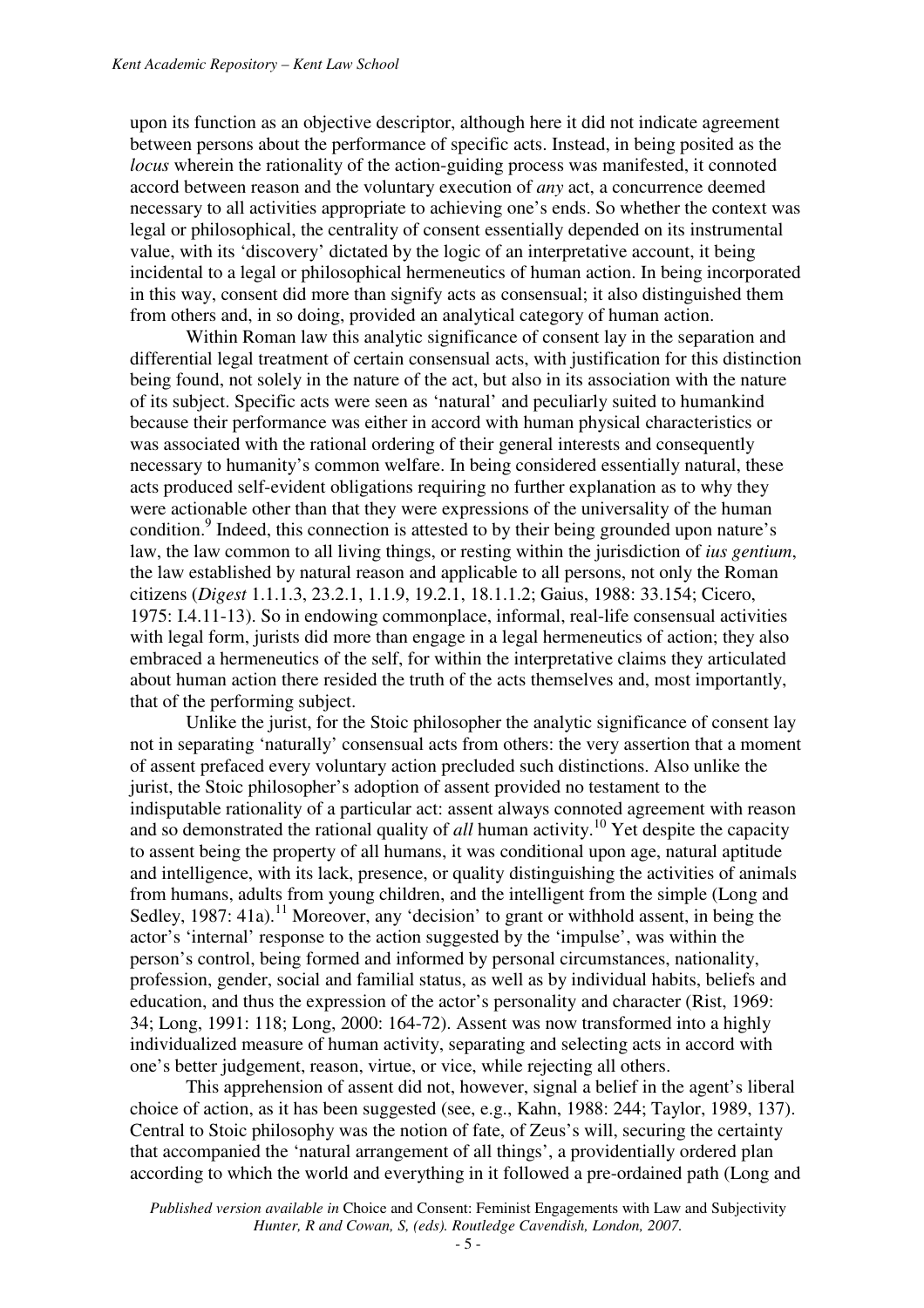Sedley, 1987: 20e, h, f, 38e, g, 54b, v, 55, 70g; see also Gould, 1974; Sandbach, 1994: 79-82). Hence, in addition to the capability for assent being determined by fate, fate also marked the life and experience of the agent and thereby directed and shaped assent's choice of action. That the agent could not help but act as s/he did negated neither the fact that it was s/he who acted nor the praiseworthy or shameful nature of this act; it did nothing to diminish ethical responsibility for the failure or success to act in agreement with one's own particular humanity. Though bound by divine will, assent's choice of acts marked the ethical quality of these acts, with the only freedom to assent being exercised in the responsibility to fulfil the potential of one's own nature, a freedom often defined as the 'freedom to obey God' (Seneca, 1932: 15.7; Diogenes Laertius, 1925: II.7.147).<sup>12</sup>

Operating at the intersection of cognition and moral life, assent therefore functioned both as an objective criterion of human conduct, distinguishing acts by assigning them to different developmental stages of life, and as a subjective one, authorising acts agreeable with the actor's natural and social potentials. In so postulating consent as a generic principle of human activity and in associating it with the individual's ethical and social *persona*, the Stoic philosopher, in a similar way to the jurist, engaged in an interpretative account of human action while at the same time articulating knowledge claims about the truth of the consenting subject. Here then, as in law, a hermeneutics of action was intimately linked to a hermeneutics of the self. For Roman lawyers and Stoic philosophers alike, knowledge of the truth of the self resided not in *a priori* posited ontological qualifications but in the very acts the self performed. Only in the nature and quality of the assented acts, in the degree of maturity and wisdom they exhibited, could the universal, natural and concrete, singular humanity of the subject, be laid bare.<sup>13</sup>

Thus was the appreciation of consent in antiquity, though anthropological in nature, not anthropocentric in focus. Neither the legal nor philosophical accounts of consent were driven by subjectivist concerns or claimed constituency to a metaphysics of the subject. No reference was made to a 'thinking thing', a unity of consciousness and self consciousness, which, in being sole author of its own volitions, possessed freedom of will and moral autonomy; this would be the subject much post-Cartesian philosophy would cherish so highly. Instead, being validated as a qualifier of purposive conduct within a legal and philosophical hermeneutics of action, which was also espoused to a hermeneutics of the self, consent was not only a necessary condition of the former but it also became a constitutive part of the latter.

In the centuries to come, the apprehension of the relationship of consent and selfhood remained essentially unchanged, although St Augustine's 'invention' of the human will as an independent faculty of the mind modelled upon that of God, tarnished consent's centrality in the process of the generation and ethical qualification of human action.<sup>14</sup> Not only was the will the sole 'mover' of all intellectual and practical activity but because all activity lay within its power, it was also the *locus* of the actor's ethical responsibility.<sup>15</sup> Whether thought of as free to do as it wished, as aided by rational deliberation, or as irrevocably wounded by original sin, vulnerable to concupiscence, and thus in need of God's grace, it was in the nature and quality of the acts to which the will assented that the knowledge and truth of the self was to be sought (Augustine, 387- 8/1964: I.xiii, xvi.117, II. i.5, II.xviii, III.Ix, xx; Augustine, 427/1964: 4; Aquinas, 1265- 74/1970: Ia.82.3-4, 83.4, Ia2ae.15, Ia.IIae.77.3). Consensual acts were hence no longer differentiated into natural and juristic ones or into those whose performance may or may not fail to conform to the individual actor's 'fated' nature. They provided no testimony as to the humanity, personality or character of the performing subject, but instead, being bearers of its intentions, secret thoughts and inner-most desires motivating its decision to act, were the marks of the presence or lack of a sinful will. Whether actually performed or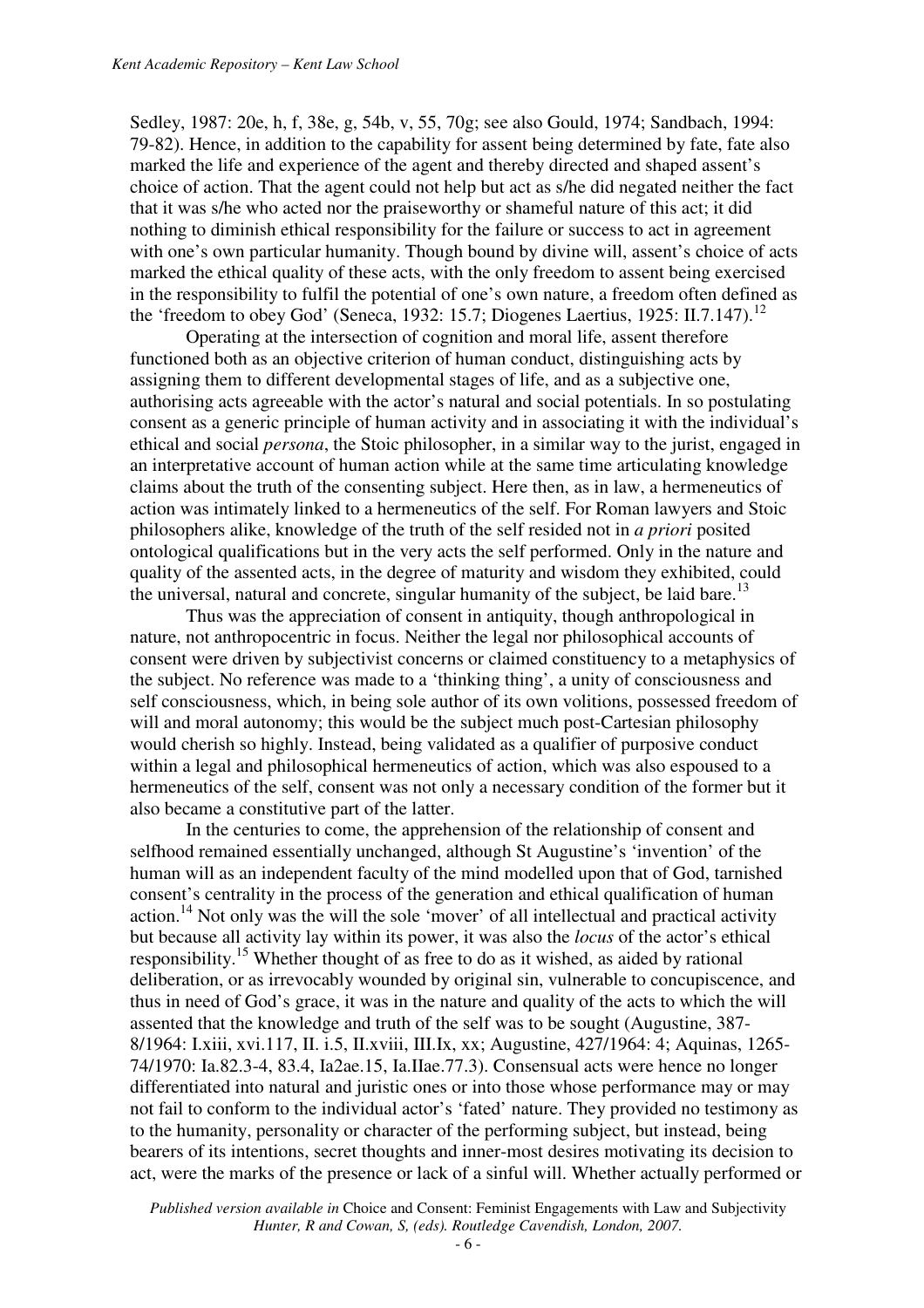just wished therefore, they needed to be deciphered; they must be closely examined and interrogated so that the disposition of the actor's will was established and the truth of the Christian self revealed. So within the voluntaristic tradition of the Middle Ages, consent, although continuing to partake in a process embracing explications of the 'mechanics' of human action and of the performing subject, now loses its 'autonomy' and resides in the shadow of the human will. Still communicating an act of agreement, it does so neither as an objective descriptor of the nature of an act nor as a power of the rational soul sharing equal standing with reason: it does so as a representation of the human will, with actions 'called voluntarily from the fact that we consent to them' (Aquinas 1265-74/1970: Ia.IIae.15.4).

## **Consent and the deontology of order**

The sixteenth and seventeenth centuries witnessed a radical shift in the way consent was apprehended. Though still associated with the faculty of will consent ceased to be privileged solely as the mark of its disposition, and consensual acts became more than merely evidence of the soul's struggle to choose godly pursuits over earthly pleasures. Expanding beyond the interiority of the self to embrace the external world, consent became bound up with the subject's worldly being and took on a pivotal role in the constitution of any of the multiplicity of visions of social order offered by the times; those theocratic and salvational, as articulated in the teachings and experiments of the radical reformers, and secular ones of a moral and political nature advocated in the 'civil philosophies' of the modern natural law thinkers.<sup>16</sup> This is not to suggest that a socially oriented appreciation of consent had been entirely unknown during the Latin Middle Ages. It had been widely employed in medieval ecclesiology and the political theories of the scholastics, where in representing community will it had been closely associated with notions of secular and religious government. As either assemblies of the people or bodies of the faithful, communities had been seen to possess a corporate personhood, and hence to enjoy a common, singular will to enter into agreements binding upon each and every member.<sup>17</sup> Yet this form of consent had not been essential for the appointment of legitimate authority because existing hierarchical political arrangements, together with each person's place within them, were unquestionably accepted as divinely ordained. The community's granting of consent was of procedural significance only, simply affirming the natural necessity of rule, together with people's obligation of obedience and voluntary submission to a ruler whose legitimacy was already established; it was a result rather than cause of legitimate government<sup>18</sup> (Kern, 1948: 69-70; Ullman, 1957; Gough, 1963: 41, 46-47; Tierney, 1982: 39-41; Oakley, 1983: 324). With its new incarnation however, consent was no longer to be perceived of in a corporate sense, nor was its social relevance realised in its facilitating a procedural step in the establishment of government. Instead, in embracing the life of every individual member of the community, it became central to what Taylor (1989: 13-14, 23) describes as the Protestant Reformation's 'affirmation of ordinary life'.

Reformation calls for a new way of living that revived the communal ways of the Apostolic Church with its commitment to teaching and living the Gospel, rested on the belief that whoever answered the call entered into a covenant with God in the hope of becoming the 'elect' of His love and mercy; those for whom the promise of salvation and eternal life would be fulfilled.<sup>19</sup> Founded in Christ's suffering and death, this covenant, a sign of divine justice manifesting the will of a provident and omnipotent Lord, was central to all reformation theology, both magisterial and radical alike (Calvin, 1949: II. vi;

*Published version available in* Choice and Consent: Feminist Engagements with Law and Subjectivity *Hunter, R and Cowan, S, (eds). Routledge Cavendish, London, 2007.*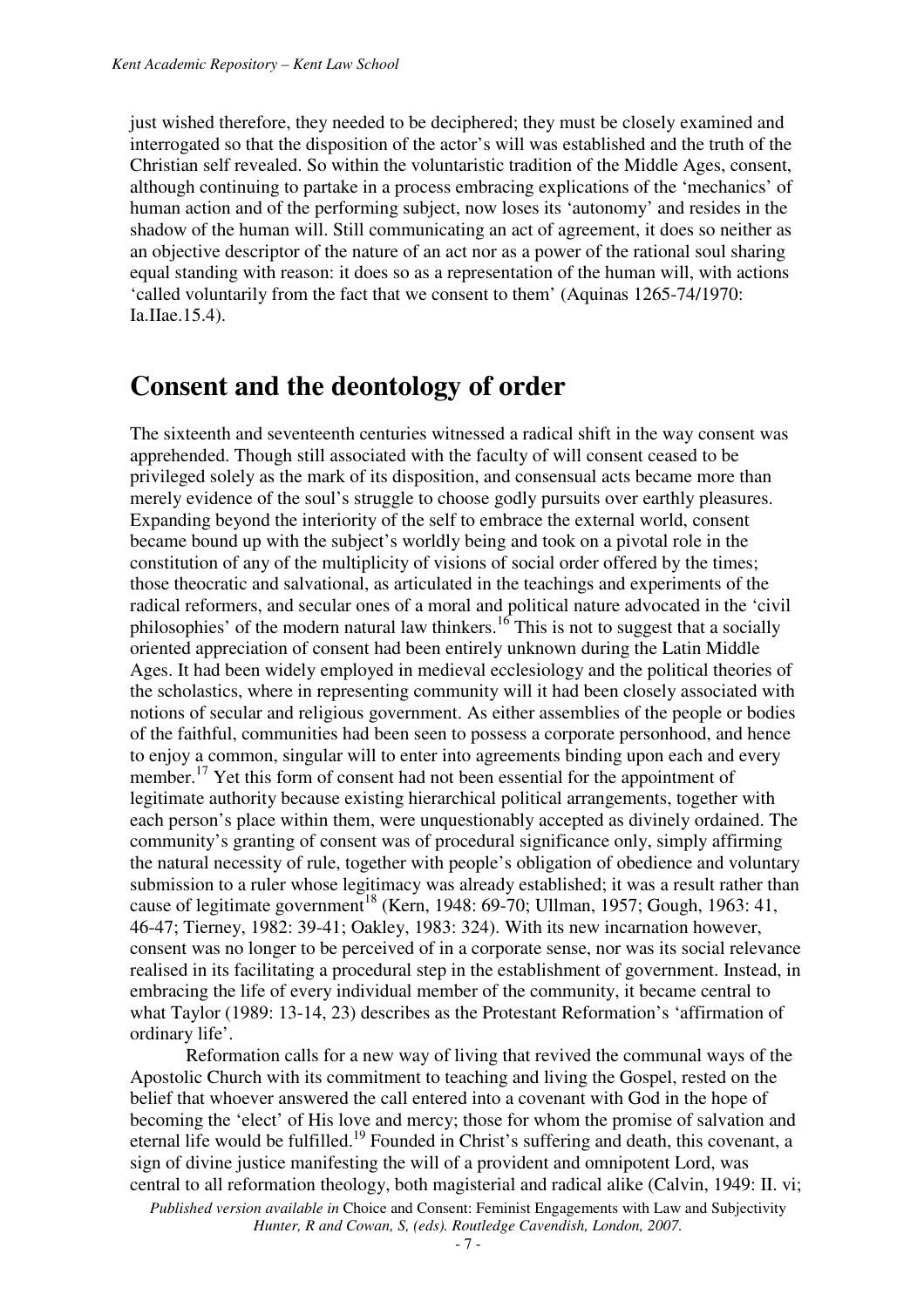1540-64/1958: Gen.17.7, 25.33, Heb. 9.15, John 3.16, Mt.10.6; Zwingli 1525/1981: 99-  $100$ ).<sup>20</sup> For the magisterial reformers, since establishing a saving relationship with God was a matter of divine predestination and election, the offer of the covenant was neither grounded upon the dignity of human nature nor depended upon merits evidenced in the possession of unassailable faith or the practice of good works; it relied on God's grace alone. Consequently, its fulfilment required neither rational deliberation nor the presence of a free will on the part of the believer (Calvin, 1949: II. ii. 10-13, III. ii 11-12; 1540- 64/1958: Dan. 9.4, Mal.1.1, Rom. 11.34, John 6.40; Zwingli 1525/1981: 118-137).<sup>21</sup> For the radical reformers however, the covenant was a voluntary and mutually binding agreement according to which the faithful had to earn their place at His table by a total and free commitment of will to a complete regeneration of the Christian self (Müntzer, 1524, cited in Gritsch, 1989: 57-61; Denck, 1526/1957: 94, 96, 100-1; Hubmaier, 1527/1957: 124-32; Hut, 1520-27/1991: 162-63; Hofmann, 1533, cited in Williams, 1962: 263, 285; Riedeman, 1545/1968: 146; Karlstadt and Grebel, cited in Pater, 1984:  $152$ ).<sup>22</sup> This could not be achieved purely with a spiritual preparation of one's soul to receive the Divine. Although faith was indispensable, this regeneration also required material rebirth through voluntary immersion in a novel form of social existence the 'truly converted' practised in communities the radical reformers established for this very purpose. The human side of the covenant thus involved a free and voluntary agreement to assume a strictly disciplined life, which, though lived on earth, partook of the heavenly fabric. Only here, in a society separated from the godless world and its degenerate established Churches, its State, laws, courts and oaths, as well as its wars and violence, could the 'brethren' who broke bread together, pursue a pure, honest life in full accord with His word (Sattler, 1527/1968; see Troeletsch, 1956: 694-99 and Clasen, 1972: 152-  $209$ ).<sup>23</sup> Fulfilment of the covenant, and hence redemption of the Christian self therefore, depended not only on adherence to the prescriptions of an ethical and otherworldly salvational order, but also on actually enacting them within a congregation of equals that transcended the boundaries of the institutional Church.

Agreement to this double pledge demanded an act of verification that clearly and unambiguously communicated the individual believer's consent as being freely given. This act, likened to a 'signature' to the terms of the covenant, was the request and performance of baptism (Troeltsch, 1956: II.695-6; Williams and Mergal, 1957: 21; Hillerbrand, 1971: 73; Clasen, 1972: 95-106; Hostetler, 1974: 7-8; Baylor, 1991: xvii). However, the radical reformers, in seeing children as having neither the maturity nor will to understand the meaning and significance of the covenant and hence to be unable to consent to it either truly or freely, believed strongly that baptism should only be available to adults (Hut, 1520-27/1991: 161; Grebel, 1524/1991: 127-28; Manz, 1525/1991: 98- 100; Sattler, 1527/1968: 131; Karlstadt cited in Sider, 1974: 292-93). Adult baptism was thus vested with an importance far in excess of its conventional sacramental meaning, and the role of consent thereby ascribed unprecedented social value. Posited as the single, indispensable requirement for novices seeking membership of a covenantal society, it provided the foundation upon which such societies were constituted, and, as such, became firmly attached, not only to a vision of a spiritual life, but to a specific social reality. Whilst faith led the soul in the battle against the corruption and sinfulness of the fallen human nature, it was the free choice to comply with the norms and rules of the community, which guided and strengthened the earthly battle against the flesh.

This close association of consent with social order was to prove to be more than a peculiarity of the mind of the Reformation. Perennating into the next century, it would capture the intellectual tradition of the civil philosophies of modern natural law theory, and fortified and consolidated, would endure to the present day. This is not to suggest a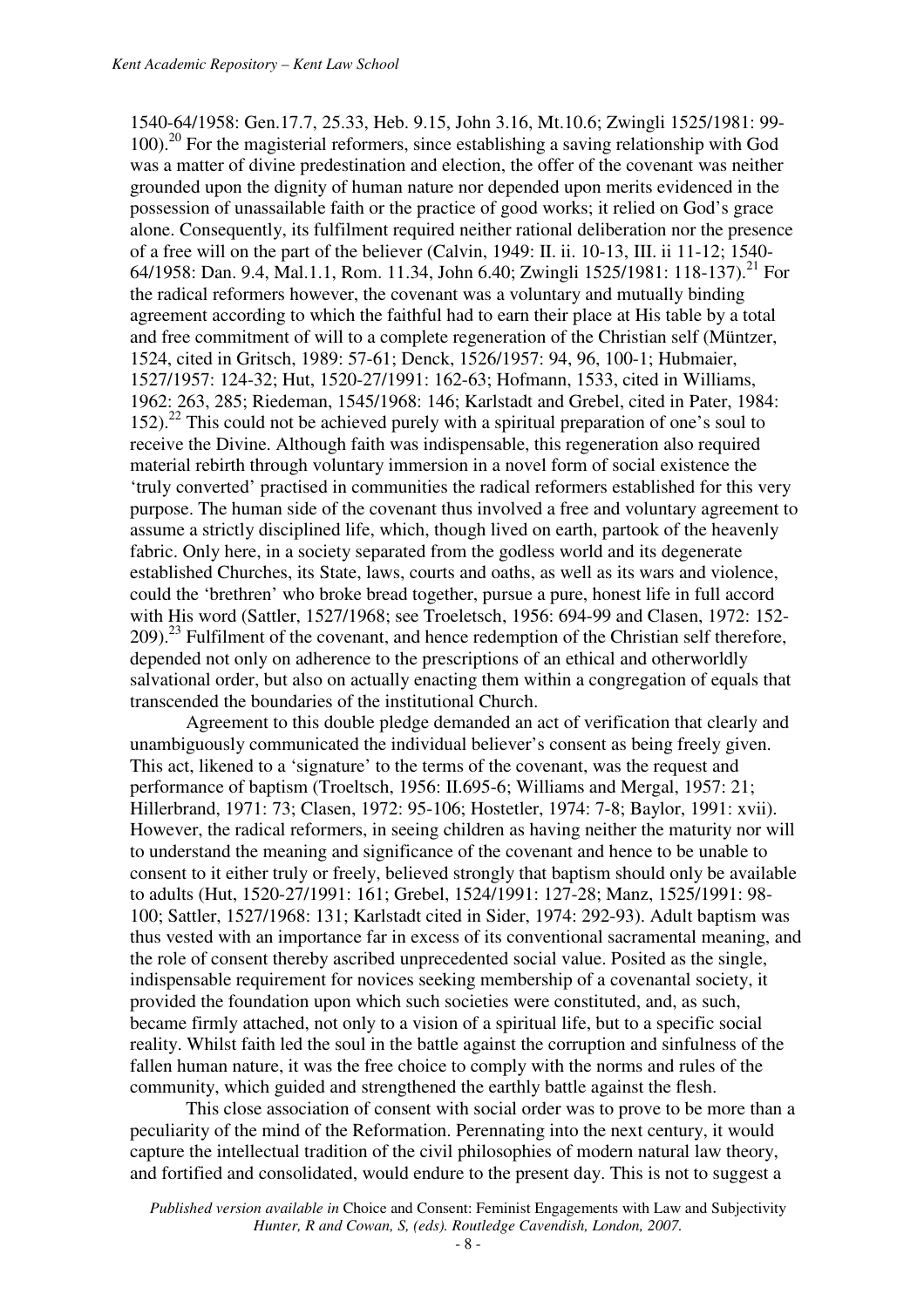direct lineage, with transmission of an unadulterated intellectual inheritance; rather, to emphasize that despite their apparent irreconcilable opposition, with the former offering blueprints of 'kingdoms of God on earth' and the latter reconfiguring designs of the secular, they nevertheless shared a common understanding and use of the concept. Both claimed the individual subject of consent to possess a will freed from its 'bondage' to sin and asserted its capability to choose good and useful acts without committing the sin of pride (Grotius, 1604/1950: 18-19; Hobbes, 1642/1998: II.I.8, 1889/1969: 12.3-8; Pufendorf,  $1673/1991$ : I.9, 11).<sup>24</sup> Similarly, for both, the presence of consent represented more than a general freedom of will. It also marked the willing commitment of the subject to a specific order of being and signified the ascendancy of the artificial and social over the natural and free. Choosing the exclusive, highly organised mode of life practiced in the voluntary and self-selected communities that the radical reformers espoused was therefore neither a renunciation of temporal life in favour of a holy one of solitude and contemplation, nor the expression of a preference for one social form over another. Instead, the abandoned order was seen as mirroring the natural condition of fallen humanity, and, with the fundamental nature possessed by all Adam's descendants being corrupt, depraved and full of lust, the world inhabited by Christians bereft of divine similitude was simply a natural order of carnal servitude, darkness and sin (Hut, 1520- 27/1991: 164, 166; Grebel, 1524/1991: 42; Sattler, 1527/1968: 132). Similarly, in those visions of order advocated by the civil philosophies the choice to live in a community grounded upon the consent of its members was predicated upon the rejection of a life of absolute freedom in the state of nature (Grotius, 1604/1950: 9-11, 19-21; Hobbes, 1651/1991: XIII, 1642/1998: I; Pufendorf, 1673/1991: I.3). So whether imagined as a 'community of saints' or as a carefully delimited domain of profanity inhabited by secular selves, the social order being envisaged was constituted as a concatenation of individually articulated wills of equal standing; wills which, in voluntarily consenting to the terms of a founding covenant, pact or contract, breathed life into the consensual artifice.<sup>25</sup>

 This demarcation between, on the one hand a natural mode of being associated with a space prior to history and apart from society, and on the other, an artificial one contingent upon human volition and associated with the order of the social, gave rise to two distinct modes by which consent and its relation to selfhood was apprehended. As the representation of the will's elective capabilities and freedom of action consent communicated intrinsic essential properties of the ontologically defined self. Yet, though marking generic features of humanity it was no longer valorised as central to a hermeneutics of action. Consent acquired meaning and significance as an articulation of the natural, base self, such that it provided testimony to the individuality of a will both unique and free to choose any possibility set before it. What drove individual consent to adopt a course of action was neither fate, an *a priori* recognition of the common good, nor obedience to divine commandments; for, whether the creation of an omnipotent and benevolent God, or 'self-begotten', as with Milton's rebel angels in *Paradise Lost*, this base self, always ontologically posited prior to the social, inhabited a natural state of anomie wherein it cared little as to the wicked or virtuous nature of the acts it performed. Here, equal among equals, it fashioned a solitary trail, guiding its actions towards the achievement of private ends dictated by its passions, desires or needs, and aided only by the precepts of nature that experience and the exercise of reason revealed (Hubmaier, 1527/1957:16-124; Hobbes 1651/1991:I.13, 1889/1969:I.14.1; Pufendorf 1672/1729:II.ii.3, 1673/1991:II.1.3-8; Locke 1698/1989:II.ii.4-7).<sup>26</sup> Thus immune to ethical concerns and endowed with a strong subjective quality, consent was now posited as a natural and anthropocentric concept, one whose moral significance derived not from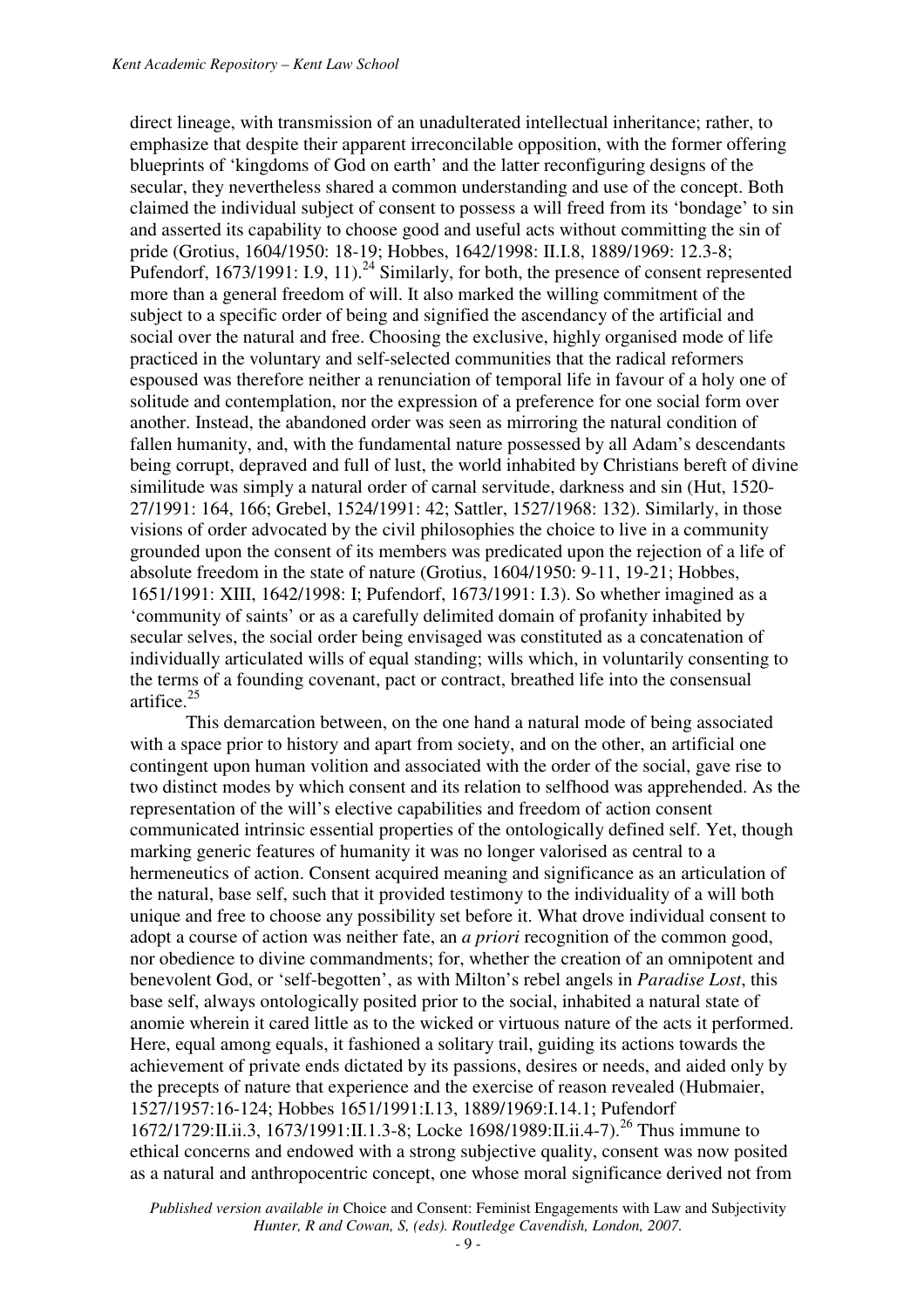its abstraction as a representation of the ontological possibilities of human nature, but from its concrete, specific, function as a means to some individual end freely chosen and pursued by the consenting subject.

In addition to this natural and anthropocentric apprehension, consent, remaining faithful to its etymological root, also communicated an act of voluntary agreement. As an objective descriptor of human action it was concerned with the effects rather than the function of the individual will; with the very meaning and significance of consensual acts. This normative understanding of consent and its subject could neither boast ontological primacy nor dwell in an anomic state because herein the actual performance of consensual acts would necessarily be found wanting. Given freely by the natural Christian self living in a fallen world seething with animal desires consent could easily and unwittingly take the devil's path, whilst for inhabitants of a natural order in which unfettered wills chose as they pleased it was prey to multifarious, often contradictory, passions and desires, and hence, was of accidental and fleeting efficacy. So although in the state of nature consensual acts remained a possibility, the lack of any will superior to that of the natural self, rendered their security conditional upon the strength, cupidity, self-interest or self-love of all other agents living in natural equality with the performing subject (Hobbes, 1642/1998: II.11, 13 V.1, 1651/1991: I.XV.71; Pufendorf, 1672/1729: II.ii.3, VII.i.4, 1673/1991: I.1.11-12, I. 3.4-5, II. 1. 9-10). Accordingly, since the social order alone possessed the means of ensuring respect for the performance of voluntary acts by directing, suspending or moderating the freedom of human will, this normative apprehension of consent could only be envisaged as an occurrence of the social. Consensual acts thereby acquired an unprecedented significance. They provided the key to the founding covenant, but also bore responsibility for forging the bonds between the Christian or civic self and the order of the social.

The imperatives authorising and justifying the creation of the social were predicated neither upon previously extant principles concerning the common good nor teleological injunctions about the natural or ethical condition of humanity. Whether that which moved the individual will to enter the original covenant was hope of salvation, the feebleness of human nature, or the desire for self-preservation, it was recognition of the necessity to transgress the state of nature that precipitated the need for the social, whilst it was the voluntary and free nature of the consent that provided its moral legitimacy. Therefore the only social and ethical bonds the social could legitimately claim were of instrumental value, being aimed at the willing acceptance of and compliance with the moral entities the social artifice invented, namely, the nexus of public and private rights, duties and obligations, which, in functioning as 'bridles of natural liberty', directed the natural self's freedom of choice and action (Hobbes 1651/1991: I.xiv, 1642/1998:II-III; Pufendorf 1672/1729:I.vi, 1673/1991:I.ii.I.2,15; Selden 1689/1927:36-7).<sup>27</sup> Without such impositions neither self-restraint in regard to self-interest, self-control over one's own passions and desires, nor the cooperation or orderly conflict of individual wills could be achieved, and consequently, neither lawfulness and peace nor the justice of the social, be maintained.

Duties and obligations were fulfilled in the ordinary, everyday performance of voluntary acts, in the ready exercise of acts of obedience to one's superiors, and it was in the voluntary honouring of contracts, those private agreements forming the sole *locus* of the birth, renouncement or transference of rights, that the triumph of the social over the natural was nurtured and its moral legitimacy preserved. Hereafter consensual acts bore no truth of the performing subject. Situated within a web of hierarchically structured positions, with each anchored in and identified with the performance of specific duties and obligations and the possession of corresponding rights, the artificial, socially-created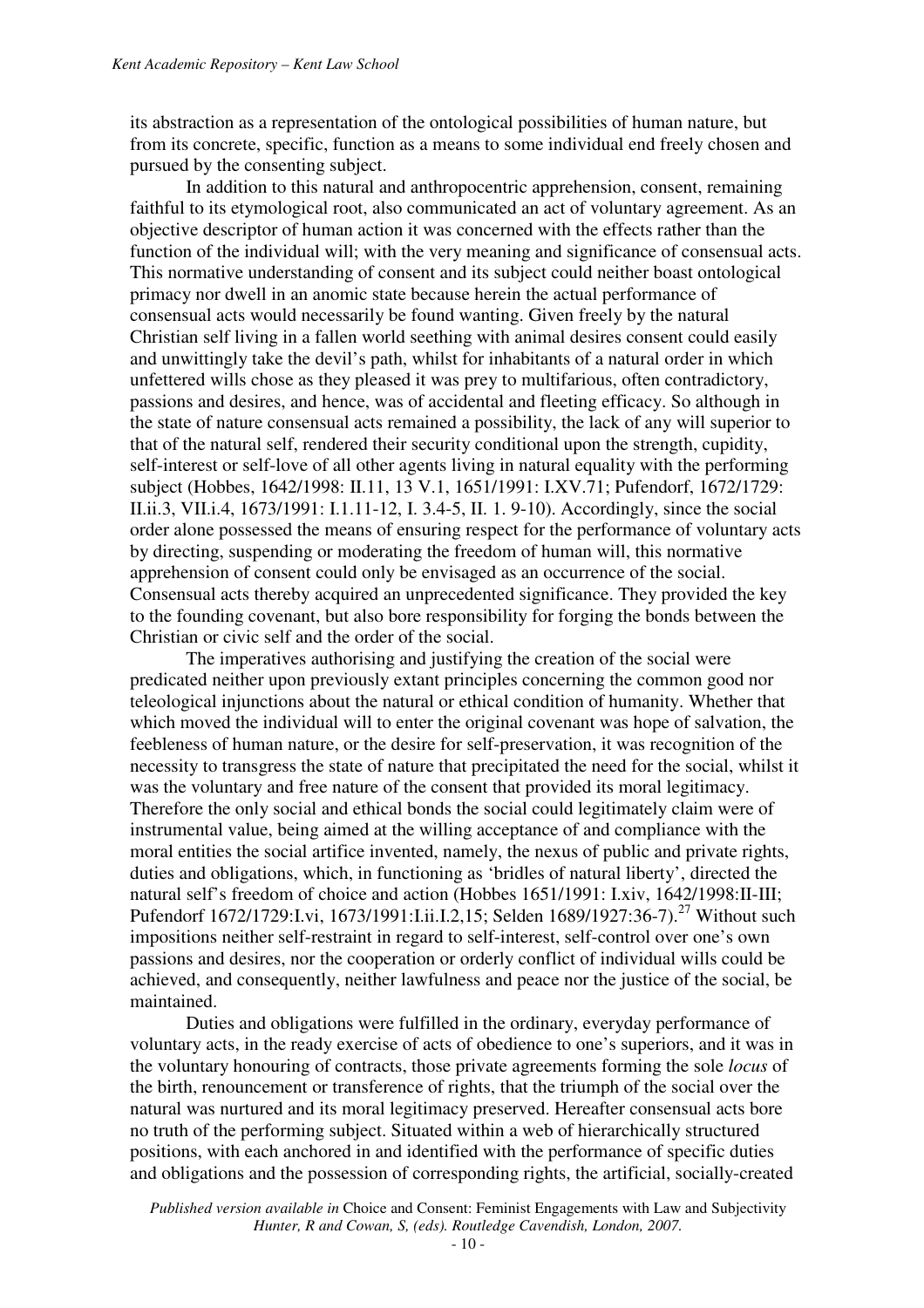Christian or civic self, now found its truth as the bearer of the sum of rights and responsibilities assigned to the office it voluntarily assumed. Moulded by requirements of this 'office', whether that of preacher, faithful or regenerate, magistrate, master, father, husband or monarch, slave, mother, wife or daughter, the social individual was defined, evaluated and judged according to the mode, manner and degree to which s/he performed specific obligations, fulfilled particular duties and exercised rights whilst respecting those of others.

With the seventeenth century drawing to a close the ancient and scholastic conceptual unity of an anthropological and a normative understanding of consent thus finally broke down. Unleashed from its past and no longer tied to a hermeneutics of action and of self, consent, newly bound to an ontology of the self and a deontology of order, would now linger unhindered into its future.

#### **Postscript or consent and the** *nomotechnics* **of the self**

No longer part of the 'great chain of being', that ontological scale upon which everything once had been carefully graded according to its degree of 'perfection' liberated from moral prescriptions of the medieval teleological universe, the subject of the anthropocentric understanding of consent became endowed with an unlimited, autonomous freedom "….to act in accordance with his own will" and thus be "….subject not to another's will but to his own" (Lovejoy, 1936:58-9; Huizinga, 1963:46-55; Grotius, 1604/1950:18). Freely exercising the will's elective capacity individual agents could now initiate, decide upon or veto any course of action they wished; although as lone authors of these actions they bore moral responsibility for them as well (Grotius, 1627/1957:I.iii.viii; Hobbes, 1651/1991: XXI.108; 1673/1991: I.1.9; Pufendorf, 1673/1991: I.i.10, I.7.5; Locke, 1698/1989: I.ii.7). <sup>28</sup> This requirement that individual consent be freely given also demanded an elective process untrammelled by 'alien elements'; for any influence, even the merest hint of coercion, would be seen as morally wrong because it wounded the agent's autonomy. Thus, despite being held common to all humanity, possessed by each individual in equal measure, consensual freedom, in embodying the right to exclude all other wills from one's own decision-making, also acquired a distinctly personal and private nature.

Whether God's benevolent gift to the first humans, a merciful offering to aid in the redemption of the fallen self, or an individual right inscribed in nature's laws, for radical reformers and civil philosophers alike this freedom of the will's choice was fundamental to their understanding of human nature.<sup>29</sup> As a 'natural freedom' it was akin to the exclusive ownership of property, such that each individual, as the sole and original source of this freedom, enjoyed the right to not only 'dispose' of it at will, but to legitimately prohibit external attempts to intervene in it (Grotius, 1604/1950:18, 1625/1957 I.2.1.5, I.17.2; Pufendorf 1673/1991: I.12.3; Lilburne, 1646/1938, 1647/1964: 2-5; Locke, 1698/1989: II.V.27).<sup>30</sup> Although invariably extended to embrace the person and their life as a whole, this equation of natural freedom with property ownership (*dominium*) enunciated a novel understanding of the relationship between consent and selfhood; one clearly manifested in the practices of the radical reformers and explicitly theorized in seventeenth century thought (see Buckle, 1991:35-52, 161-179; Tully, 1982:95-124). Here, consenting subjects claimed total proprietorship of all they called their own (*suum*) alongside the right to prevent its possession by any other.<sup>31</sup> In so doing, they were not only possessive owners, as many have argued, but they were also vigilant and watchful owners, standing sentinel over the essential possessions recognised as theirs.<sup>32</sup> Where freely given by the autonomous, natural self, consent served to ethically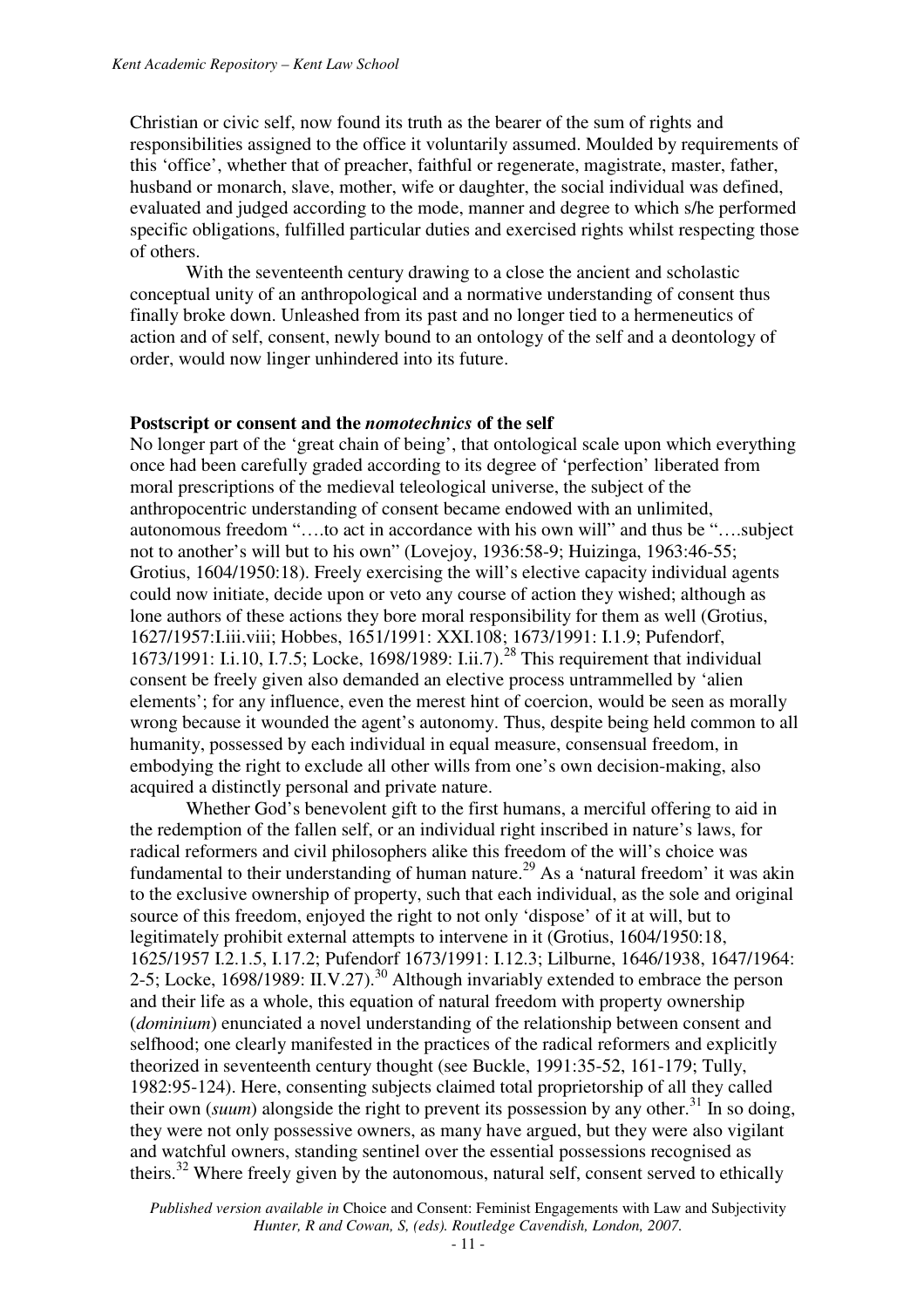justify the 'creation' of the social. Yet the possessive self's concern to maintain proper respect for his or her material property and 'natural freedom', necessitated and sustained a voluntary acceptance of the socially instituted 'fountains' of authority. Safeguarding this possessive self's property thus fuelled the watchful self's right to judge the authority and the mode of government it had consented to and to respond accordingly. So the freedom to grant or withhold consent not only sanctioned the consenting subject's right to interrogate and critique the true nature of the acts of the sovereign authority, but, in light of the watchful owner's obligation of self-defence, it also explicitly granted a mandate to resist them whenever necessary.

Although specific attitudes to the Sword and baptism provided the main division between magisterial and radical reformers, questions of consent, government and resistance were centrally important to both.<sup>33</sup> Mainstream reformation leaders, those who believed that the power of the Sword ordained by God and passed from Adam to his sons maintained the worldly order by punishing evil and protecting good, saw the essential duties of the Christian as revolving around obedience and non-resistance. True, many did cast doubt upon such duties and advocated the right to resist any government which ceased to enjoy its subjects' consent, but this was a right granted to magistrates in response to a tyrant Prince, rather than one belonging to every private person (Luther, 1526/199:4-10, 34-43; Calvin, 1536/1991:50-55, 56, 74,78-82; Zwingli, 1523 cited in Stayer, 1976:61-5; Mornay, 1579/1969:146-56, 167-8, 180-197; Beza, 1574/1969: 101- 10,131-5).<sup>34</sup> For the radical reformers, the faithful, in voluntarily espousing a separatist mode of life, neither participated in civil government nor asked for its justice, and therefore owed no such duty of obedience to the godless secular and religious leaders they labelled as violators of God's will and law. Consent to enter the polity of Christians and conduct their lives according to its norms, rules, practical values and principles, constituted an act of faith based on a conscious and free decision. It was also testimony to their individual power to act and choose without 'external' influences upon their preferred mode of life. So whenever their capacity to freely grant consent was endangered, questioned or disputed, as private persons they had a right of resistance and self-defence. Hence did zealous consent to a regenerate life often acquire considerable political force, not simply inducing castigation and critique of worldly authorities, but precipitating acts of civil disobedience, active resistance or even revolutionary violence (Karlstadt, 1524/1991 and in Pater 1984:124, 145; Müntzer, 1524/1991: 27-32; Hubmaier, 1527/1991:206; Anonymous, 1525/1991: 103-110,118-124; Lilburne 1645/1965:261,291,1649/1964:402-413; Overton:1646/1976 ).<sup>35</sup> Couched in religious language and frequently interwoven with eschatological arguments and apocalyptic visions, the writings of radical reformers advocated 'grass-roots', egalitarian, often communistic, ways of life grounded upon the individual consent of the faithful, and cast a critical eye on the political and social institutions of the time. Provision of real-life alternatives gave this stance material hypostasis and, together with their writings, imbued considerations of consent with questions of power and truth. Celebrating the right of consenting subjects to question the nature and extent of political authority and existing practises, they asserted their individual power to resist and thereby provided the first locus of modern political critique.<sup>36</sup>

Over a century later, though proffered in a different language and different spirit, modern natural law theory once again placed consent at the heart of a critical discourse which also bound the consenting subject to notions of power and truth (see Foucault, 1996: 385-86). Civil philosophers, in emphasizing the individuality and freedom of the will, were essentially seeking to construct a novel moral basis for political authority and obligation rather than challenge it (see Tully, 1993:9-10; White, 1996: 11-26; Hunter,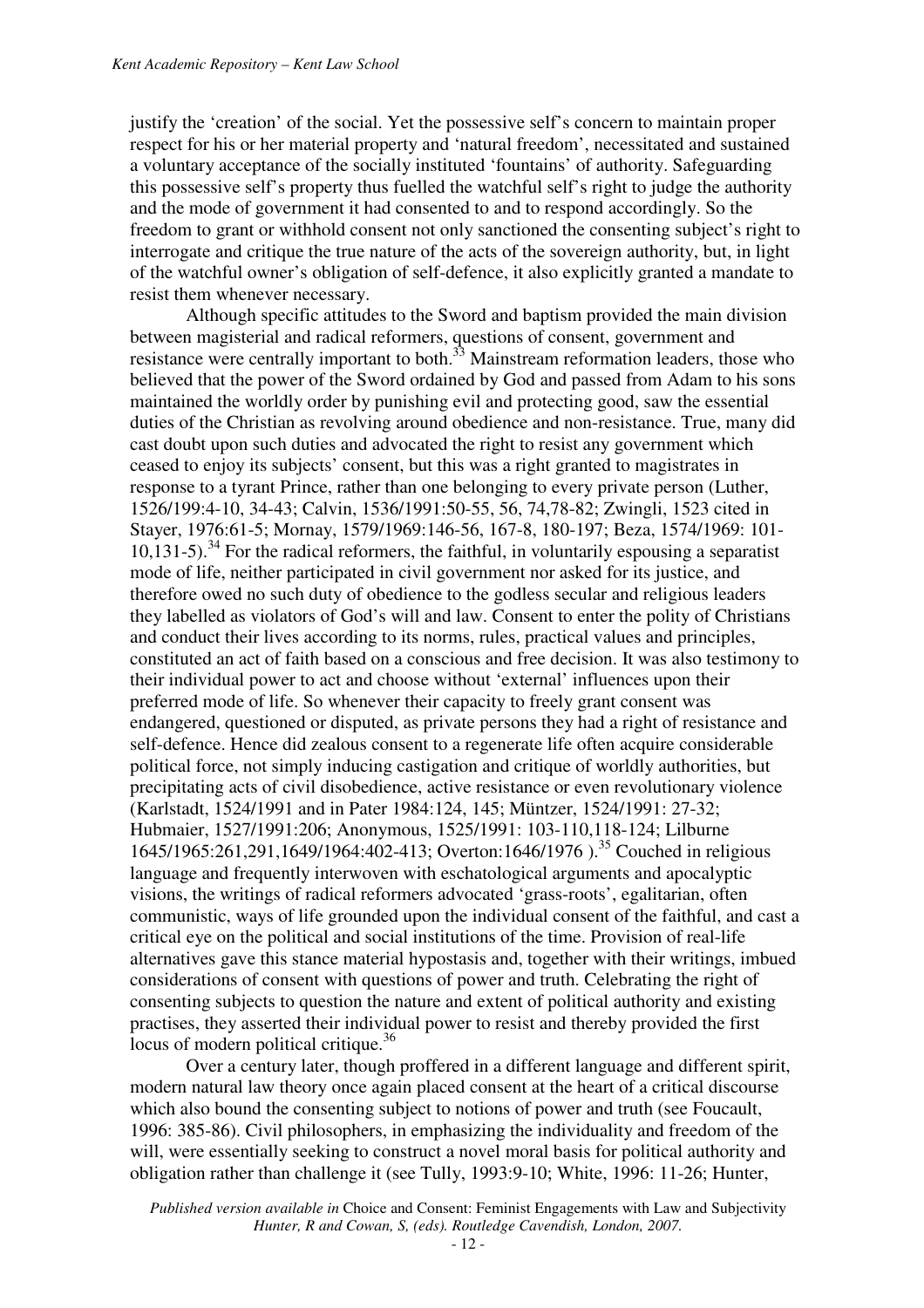2001: 150-1; Hunter and Saunders, 2002: 3-5).<sup>37</sup> Their efforts to construct models of unified and secular sovereignty inevitably engaged with the nature and origin of political power, alongside issues of legitimacy, its reasonable limits, and the corresponding rights of the subject. Although lacking the radical reformers' critical thrust, they still discussed and theorized widely on religious tolerance, the exercise of right of conscience and resistance (Locke, 1675-1679/1997: 230-5, 246-8, 267, 276. See also Laslett, 1989: 34-6, 79-93; Tuck, 1991: xviii-xxv; Tully, 1991: xvi-xxiv).

The bare, sovereign self, the 'atomistic individual' so often postulated as ancestor to our 'modern and liberal self'; s/he who, in triumphantly entering upon the stage of history, captures it in a critical gaze, does however possess a darker, more 'sinister' side. Posited as the only source of outward action, and in enabling autonomous agents to direct their own bodily movements and personal conduct, the natural self's freedom of will also shapes the empirical world they have chosen to live in and allows the possibility of voluntarily shying away from exercising this freedom. The original voluntary agreement that animated the social, its laws, norms and its system of punishments was, both for radical reformers and civil philosophers, an act of profound resignation; for it was not an act celebrating the consenting subject's natural freedom, but rather an act of its transgression. This freedom was exchanged for a Christian or civic liberty which bore the yoke of normative prescription; for even though the choice to abandon the natural was not imposed externally but resulted from self-reflective inquiry, the autonomous possessive and watchful subject of consent had now to give way to a watched and, at the same time, self-watching subject (Pufendorf, 1672/1729:I.i.3-4; Locke, 1698/1989: II.vi.63). Whether envisaged as in thrall to the flesh, permanently at war with all others, or as weak and incapable of safe existence, a realisation of the bare self's lack of resources of orderliness, self-help or self-protection led to a free choice of self-effacement. The watched and self-watching subject that rose in its place could henceforth only be the subject of the normative and juridical understanding of consent, never that of a natural and anthropocentric one. However, despite its contrasting so markedly with the free and *sui iuris* natural self, this social and disciplined subject was similarly located within a discourse on power, truth and subjectivity.

This discourse neither asserts possession of critical power, the right to question truth, nor criticises the imposition and exercise of sovereign power and its right to define what is to be true. Instead it speaks of a true liberty whilst simultaneously exhorting obedience and advocating artificial chains, bonds, penalties and moral impositions, all of which it sees as emanating from the subject's consensual acts (Hobbes, 1642/1998:XIII.15-7, 1651/1991:XXI.108; Pufendorf, 1673/199: I.2.5-8). Premised as the first and ultimate source of the power that is exercised in the social order, the subjects of consent become themselves the recipients of this power. Bound by their own consensual acts, without signs of indocility, they willingly abide within the limits of social liberty and come to govern their own conduct according to the prescribed normative requirements; those duties, obligations and rights attached to the 'social offices' they have freely accepted to occupy.<sup>38</sup> Here consensual acts, acquiring a life of their own, are transformed into little more than social practises of subjugation. They themselves are the embodiment of power; but a power without a face, a power which neither belongs to nor is exercised by subject or sovereign. Instead it is an evasive, insidious power, one which relies on its ability to affect conduct, and one which resides in the web of consensual acts that authorise, sustain and legitimise the social. It is a power that pervades the social body as veins do the corporeal, and a power whose effects bear upon all actions and interactions to produce the socially governed and self-governing self (see Foucault, 1982: 218-22).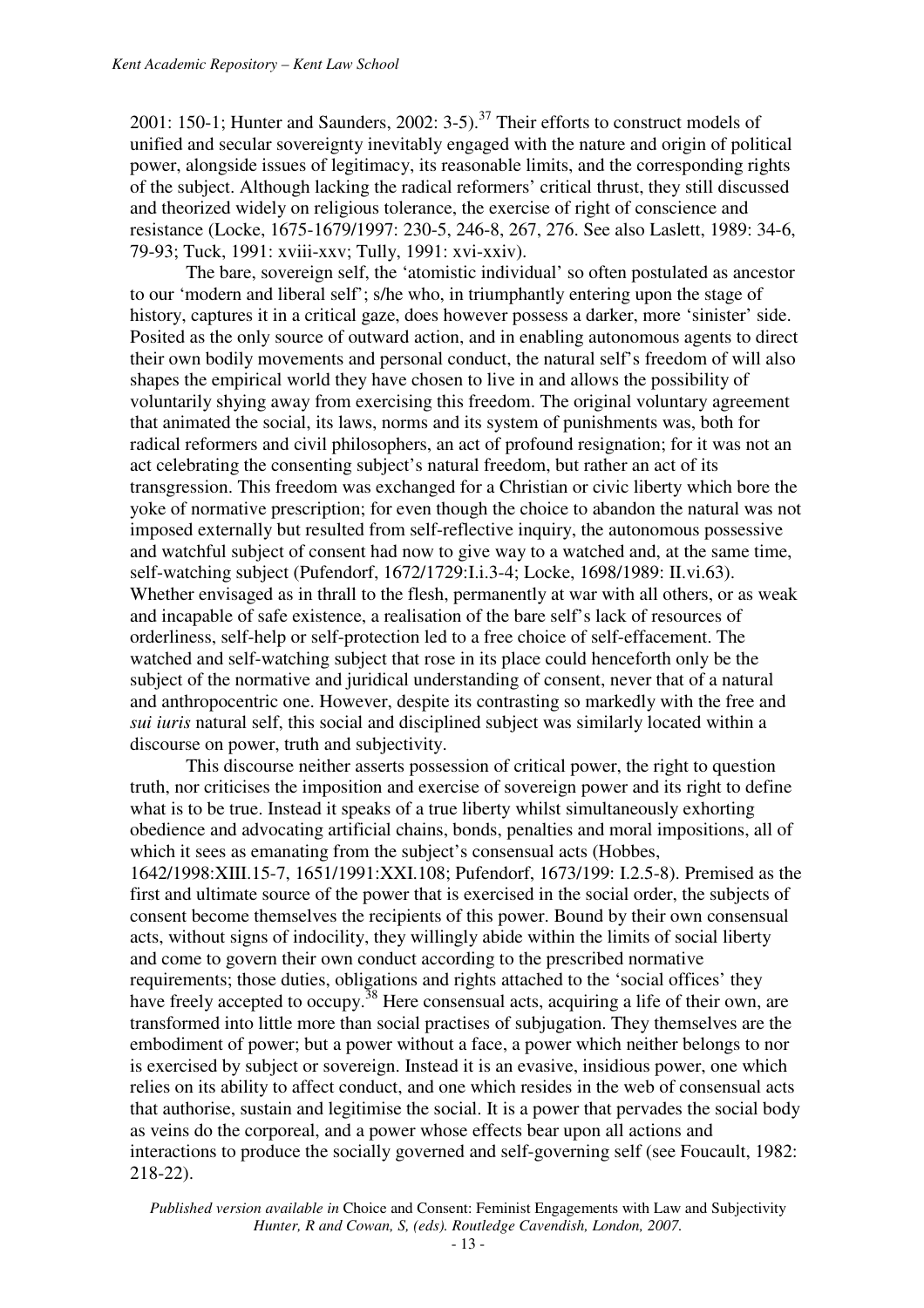It is my contention that the double apprehension of consent, as natural and anthropocentric and as normative and juridical, together with the discourses on power and truth it set in motion, announces both the concept's modern and feminist history; the feminist critic's location and interrogation of consent within a discourse on power, truth and subjectivity. It allows for the granting and withholding of consent to function as an axis of freedom and to empower critique, whilst also activating conditions of domination and self-subjugation.

Whether engaging with the employment of consent in theoretical discourses or with its function in social and legal practises, the feminist scholar, in associating the concept with the possession of liberal subjectivity so remindful of the natural bare self, is not just beguiled by the promise of its optimistic imaging. In predicating her critique or endorsement of the concept upon its ability to bestow essential, intrinsic qualities of the natural self upon the female subject, she seeks to appropriate for herself those possessions of freedom, agency, and autonomy, and thereby assert her right as both possessive and watchful owner to question the truth of social and political discourses and judge social institutions and practises. For her, consent's seduction therefore lies not only in its enticing promise of the riches of the possessive self, but also in the critical power and right of resistance enjoyed by the watchful owning self. However, amidst our efforts to claim possession of that which history and culture have for so many centuries denied us, we can loose sight of the possessive and watchful self's 'other' side, the watched and self-watched governable self, the consenting subject of the social order. And in granting consent its mythical status as the fundamental guarantee of freedom within the social, we remain immune to its starker side, its function as a threat to our freedom.<sup>39</sup>

In concluding this brief genealogical inquiry into the concept of consent and its bearing upon feminist scholarship I realise that I may have opened myself to the criticism that I have covered too much ground in too little a space and consequently have omitted much. This may indeed be the case, yet I would still maintain the position that the radical shift I have identified as occurring in the meaning and understanding of consent, which took place in the thought and practises of the sixteenth-century radical reformers and seventeenth-century civil philosophies, did indelibly mark its future, laying down the conditions that made possible the specific form and priorities of the modern feminist explorations of consent. This is neither to deny the concept's subsequent history in political theory and philosophy, for example the works of Rousseau, Kant and Hegel, nor to devalue significant feminist work on this area (see Hampton, 1991). It is rather to impress upon the reader my view that feminist inquiry, even when attempting alternative readings of consent, does so in order to claim possession of the natural and metaphysical self, which, whilst boasting ontological primacy and celebrating its freedom, autonomy and agency outside history and society, at the same time entrusts its possessions to the keep of the social. By emphasizing this modern direction of feminist engagement with consent and as a way of bringing my argument to a close, I want to pose the question: Do we really need to centre our inquiry on consent on the natural self and the liberal subjectivity it promises? It might be that the problem is neither one of a lack of recognition of we women as free, autonomous agents, nor the disempowerment this is thought to precipitate. Maybe the problem is that female subjectivity is nothing more than the historical correlation of processes of subjectification built into our history, social technologies prescriptive of the 'laws' of the self, such as the structure of consensual acts associated with the normative understanding of consent. So perhaps the solution lies in our first being able to historically locate such 'nomotechnics' of the self and then attempt to change them.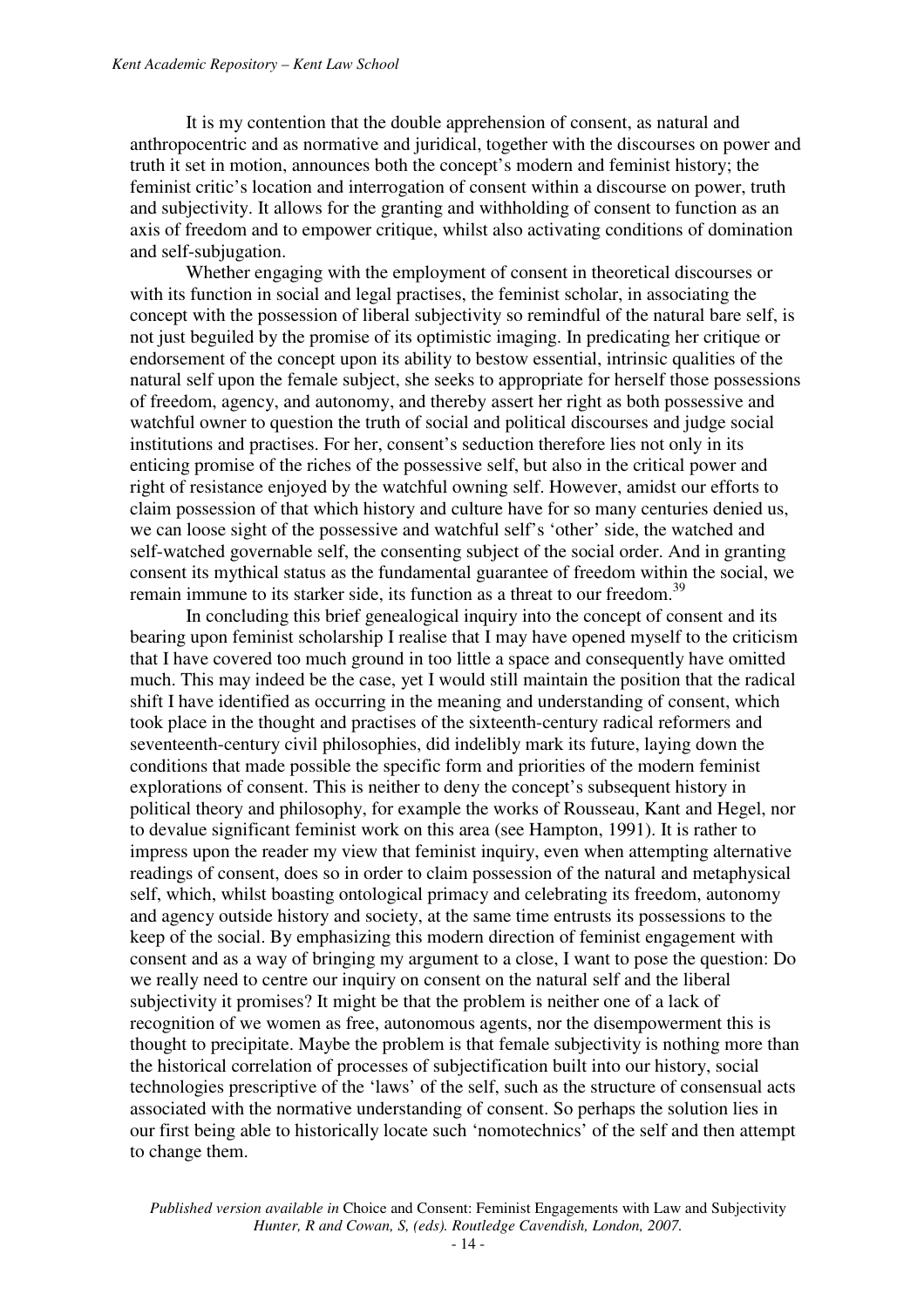## **Bibliography**

Annas, J (1990) 'Stoic epistemology', in Everson, S (ed) *Epistemology*, Cambridge: Cambridge University Press, pp 184-203

Anonymous (1525/1991) 'To the Assembly of the Common Peasantry' in Baylor, M (ed) *The Radical Reformation*, Cambridge: Cambridge University Press, pp. 101-129 Aquinas, T (1265-74/1970) *Summa Theologiae*, London: Blackfriars

Auchmuty, R (2002) 'Men behaving badly: an analysis of English undue influence cases', *Social and Legal Studies* 11, pp 257-82

Augustine, St (387-88/1964) *On Free Choice of the Will*, Indianapolis: Bobbs-Merril Augustine, St (427/1964) 'Retractations', in *On Free Choice of the Will*, Indianapolis: Bobbs-Merril

Bainton, RH (1963) 'The left wing of the Reformation', in Bainton, RH (ed), *Studies in the Reformation*, London: Hodder & Stoughton, pp 119-129

Baylor, MG (1991) *The Radical Reformation*, Cambridge: Cambridge University Press Benhabib, S (1987) 'The generalized and the concrete other: the Kohlberg-Gilligan controversy and feminist theory', in Benhabib, S and Cornell, D (eds), *Feminism as Critique: Essays on the Politics of Gender in Late Capitalist Societies*, Oxford: Polity Press, pp 77-95

Beza, T (1574/1969) 'Rights of Magistrates', in Franklin, JH (ed) *Constitutionalism and Resistance in Sixteenth Century,* Pegasus: New York, pp. 97-135

Brennan, S (1999) 'Recent work in feminist ethics', *Ethics* 109, pp 858-93

Buckle, S (1991) *Natural Law and Theory of Property Grotius to Hume*, Oxford: Clarendon Press

Buckland, WW (1957) *A Manual of Roman Private Law*, Cambridge: Cambridge University Press

Cantarella, E (2005) 'Gender, sexuality and law', in Gagarin, M and Cohen, D (eds), *Cambridge Companion to Ancient Greek Law*, Cambridge: Cambridge University Press, pp 236-53

Calvin, J (1949) *Institutes*, London: James Clark

Calvin, J (1536/1991) 'On Civil Government', in Höpfl, H (ed) *Luther and Calvin on Secular Authority*, Cambridge: Cambridge University Press, pp47-86

Calvin, J (1540-64/1958) *Commentaries*, New York: SCM Press

Clark, L (1979) 'Women and Locke: who owns the apples in the Garden of Eden?', in Clark, L and Lange, L (eds), *The Sexism of Social and Political Thought*, Toronto: University of Toronto Press, pp16-40

Clasen, CP (1972) *Anabaptism: A Social History 1525-1618*, Ithaca: Cornell University Press

Cicero (1975) *De Officiis*, Cambridge, MA: Harvard University Press, Loeb Classical Library

Cohen, EE (2005) 'Commercial law', in Gagarin, M and Cohen, D (eds), *Cambridge Companion to Ancient Greek Law*, Cambridge: Cambridge University Press, pp 290-302 Coole, D (1986) 'Rereading political theory from a woman's perspective, *Political Studies* 34, pp 129-48

Coole, D (1994) 'Women, gender and contract', in Boucher, D and Kelly, P (eds), *The Social Contact from Hobbes to Rawls*, London: Routledge, pp 191-210

Cretney, S (1992) 'The little woman and the big bad bank', *Law Quarterly Review* 109, pp 534-39

Cushman, RE (1950) 'Faith and reason in the thought of St Augustine', *Church History*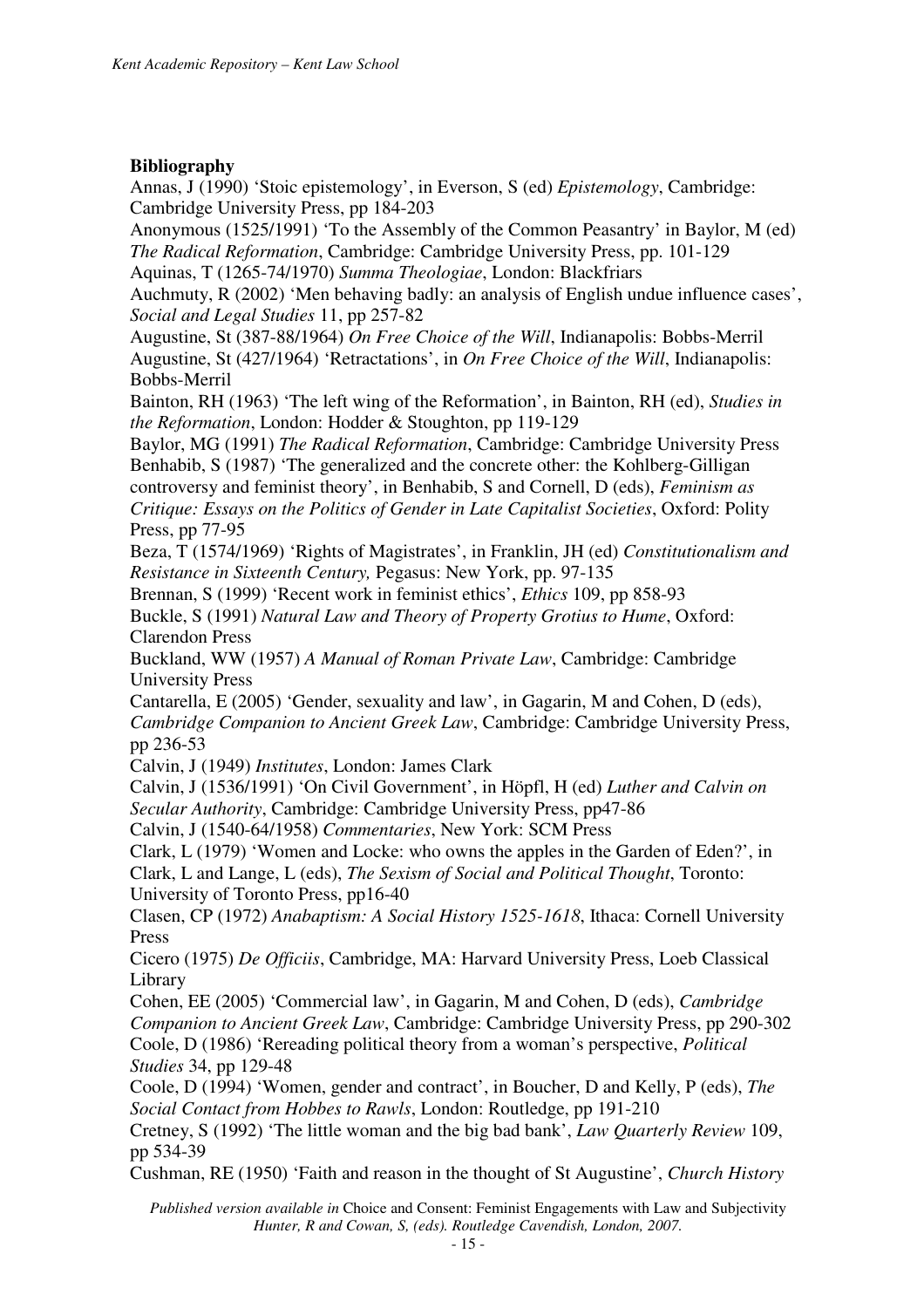19, pp 271-94

Dalton, C (1985) 'An essay in the deconstruction of contract doctrine', *Yale Law Journal* 94, 999-1114

Damrosch, L (1979) 'Hobbes as a Reformation Theologian: Implications of the Free-Will Controversy', *Journal of the History of Ideas* 40/3, 339-352

Daw, EB (1917) 'Love fayned and unfayned and the English Anabaptists', *Proceedings of the Modern Language Association* 32, pp 267-91

Denck, J (1526/1957) 'Whether God is the cause of evil', in Williams, GH and Mergal, A (eds), *Spiritual and Anabaptist Writers Documents Illustrative of the Radical* 

*Reformation*, Philadelphia: The Westminster Press, pp 88-111

Diduck, A and Kaganas, F (2006) *Family Law, Gender and the State*, Oxford: Hart Publishing

Digest (1973), in Scott, SP (ed), *The Civil Law*, Cincinnati: The Central Trust Company Dioegenes Laertius (1925) *Lives of Eminent Philosophers*, Cambridge, MA: Harvard University Press, Loeb Classical Library

Doezema, J (1998) 'Forced to choose. beyond the voluntary v forced prostitution dichotomy', in Kemadoo, K and Doezema, J (eds), *Global Sex Workers. Rights, Resistance, and Redefinition*, London: Routledge, pp 34-50

Doezema, J (2005) 'Now you see her, now you don't: sex workers at the UN Trafficking Protocol negotiations', *Social and Legal Studies* 14, pp 61-89

Dihle, A (1982) *The Theory of Will in Classical Antiquity*, Berkeley: University of California Press

Drakopoulou, M (2000) 'The ethic of care, female subjectivity and feminist legal scholarship', *Feminist Legal Studies* 8, pp 196-226

Drakopoulou, M (2001) 'Equity, conscience and the art of judgement as *Ius Aequi et Boni*', *Law Text Culture* 5, pp 345-75

Duncan, S (1995) 'Law's sexual discipline: visibility, violence and consent', *Journal of Law and Society* 22, pp 326-52

Epictetus (1928) *Discourses*, Cambridge, MA: Harvard University Press, Loeb Classical Library

Elazar, DJ (1996) *Covenant & Commonwealth*, New Brunswick: Transaction Publishers Fehlberg, B (1994) 'The husband, the bank, the wife and her signature', *Modern Law Review* 57, pp 467-75

Fehlberg, B (1996) 'The husband, the bank, the wife and her signature - the sequel', *Modern Law Review* 59, pp 675-94

Foucault, M (1996) 'What is Critique?' in Schmidt, J (ed) *What is Enlightenment? Eighteenth Century Answers and Twentieth Century Questions*, Berkeley: University of California Press, pp.382-398

Foucault, M (1993) 'About the beginning of the hermeneutics of the self: two lectures at Dartmouth', *Political Theory* 21, pp 198-227

Foucault, M (1982) "The Subject and Power" in Dreyfous, H and Rabinow P Michel (eds), *Foucault beyond Structuralism and Hermeneutics*, Hemel Hempstead: Harvester, pp. 208-226

Foucault, M (1977) 'Nietzsche, genealogy and history', in Bouchard, DF (ed), *Language, Counter-Memory, Practice*, Ithaca: Cornell University Press, pp 139-64 Frazer, E and Lacey, N (1993) *The Politics of Community A Feminist Critique of the Liberal-Communitarian Debate*, Hemel Hempstead: Harvester Wheatsheaf

Friesen, A (1990) *Thomas Muentzer, a Destroyer of the Godless*, Berkeley: University of California Press

Gaius (1988) *Institutes*, Gordon WM and Robinson, OF (trans), London: Duckworth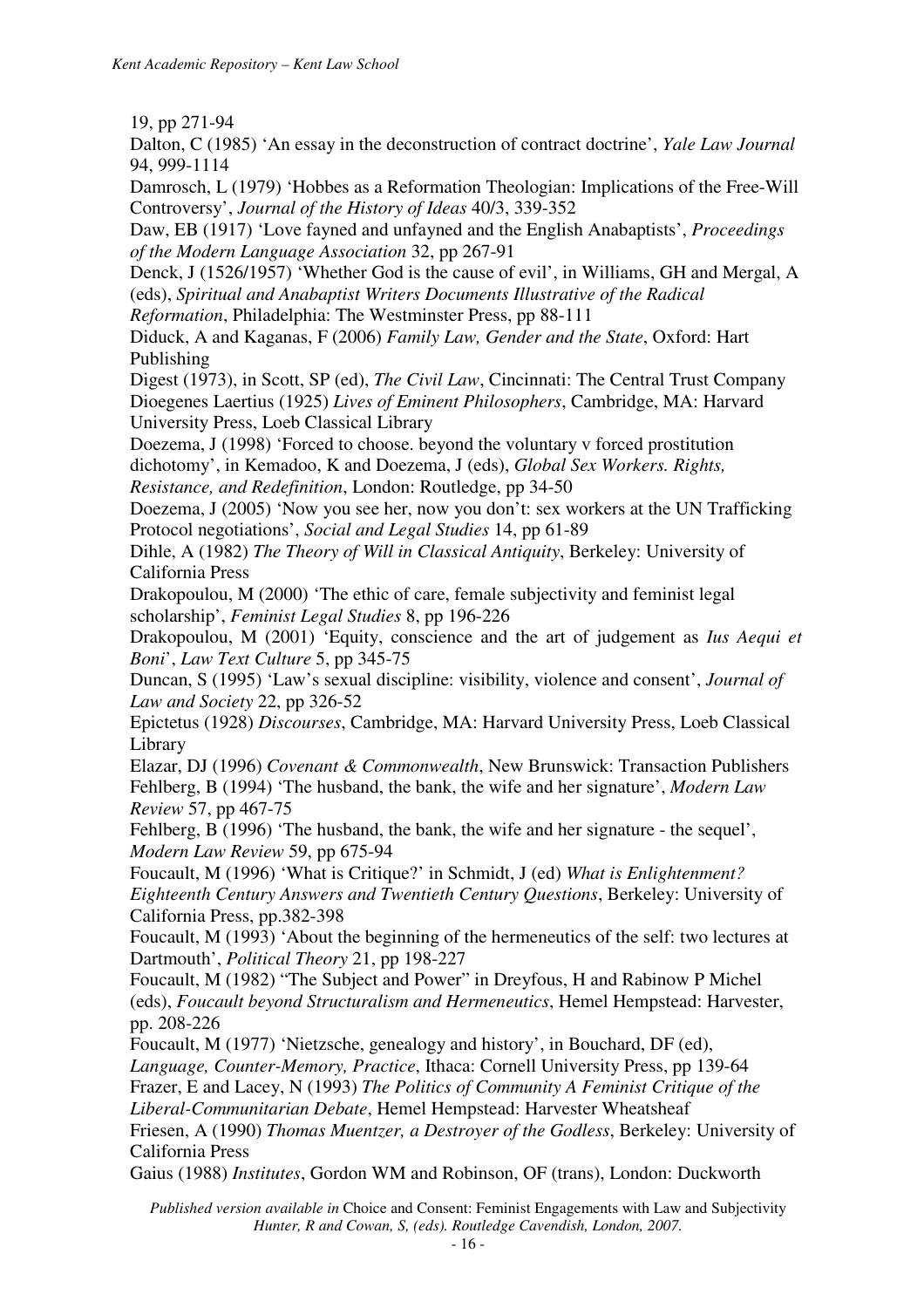Gaismair, M (1526/1991) 'Territorial Constitution for Tyrol' in Baylor, M (ed) *The Radical Reformation* (Cambridge: Cambridge University Press), pp. 254-260

Gierke, O (1938) *Theories of the Middle Age*, Cambridge, Cambridge University Press Gilbert, NW (1963) 'The concept of will in early Latin philosophy', *Journal of the History of Philosophy* 1, pp 17-35

Gill, C (1998) *Personality in Greek Epic, Tragedy, and Philosophy*, Oxford: Clarendon Press

Gilson, E (2002) *The Christian Philosophy of St. Thomas Aquinas*, Notre Dame: University of Notre Dame Press

Gordley, J (1992) *The Philosophical Origins of Modern Contract Doctrine*, Oxford: Clarendon Press

Gottel, L (2007) 'Risky Women and Canadian Sexual Assault Law' paper presented at the LSA Conference, Berlin

Gough, JW (1963) *The Social Contract*, Oxford: Clarendon Press.

Gould, JB (1974) 'The Stoic concept of fate', *Journal of the History of Ideas* 35, pp 17- 32

Grebel, C (1524/1991) 'Letter to Thomas Müntzer', in Baylor, M. (ed), *The Radical Reformation*, Cambridge: Cambridge University Press, pp 36-48

Gritsch, EW (1989) *Thomas Müntzer: A Tragedy of Errors*, Minneapolis: Fortress Press Grotius, H (1604/1950) *Commentary on the Law of Prize and Booty*, Williams, G (trans), Oxford: Clarendon Press

Grotius, H (1625/1957) *Prolegomena to the Law of the War and Peace*, London: Bobbs Merril

Hampton, J (1993) 'Feminist contractarianism', in Antony, L and Witt, C (eds), *A Mind of One's Own: Feminist Essays on Reason and Objectivity*, Boulder: Westview Press, pp 227-56

Hampton, J (1991) "Two faces of contractarian thought", in Vallentyne, P (ed), *Contractarianism and Rational Choice*, Cambridge: Cambridge University Press, pp. 31- 55

Hekman, SJ (1995) *Moral Voices, Moral Selves*, Oxford: Polity Press

Hergot, H (1527/1991) 'On the New Transformation of the Christian Life' in Baylor, M (ed) *The Radical Reformation* (Cambridge: Cambridge University Press), pp. 210-225 Hillerbrand, HJ (1971) *Christendom Divided*, London: Hutchinson

Hostetler, JA (1974) *Hutterite Society*, Baltimore: John Hopkins University Press Hobbes, T (1889/1969) *The Elements of Law Natural and Politic*, London: Frank Cass & Co.

Hobbes, T (1642/1998) *On the Citizen*, Tuck, R and Silverthorne, M (eds), Cambridge: Cambridge University Press

Hobbes, T (1651/1991) *Leviathan*, Tuck, R (ed), Cambridge: Cambridge University Press Hubmaier, B (1527/1957), 'On free will', in Williams, GH and Mergal, A (eds), *Spiritual and Anabaptist Writers: Documents Illustrative of the Radical Reformation*, Philadelphia: The Westminster Press, pp 114-35

Hubmaier, B (1527/1991) 'On the Sword' in Baylor, M (ed) *The Radical Reformation*, Cambridge: Cambridge University Press, pp. 181-209

Huizinga, S (1955) *The Waning of Middle Ages*, Harmondsworth: Penguin

Hochstrasser, T and Schröder, P (2003) *Early Modern Natural Law Theories*, Dordrecht: Kluwer Academic Publications

Hunter, I (2001) *Rival Enlightenments*, Cambridge: Cambridge University Press Hunter, I and Saunders, P (2002) *Natural Law and Civil Sovereignty*, London: Palgrave Hut, H (1520-27/1991) 'On the mystery of baptism', in Baylor, M (ed), *The Radical*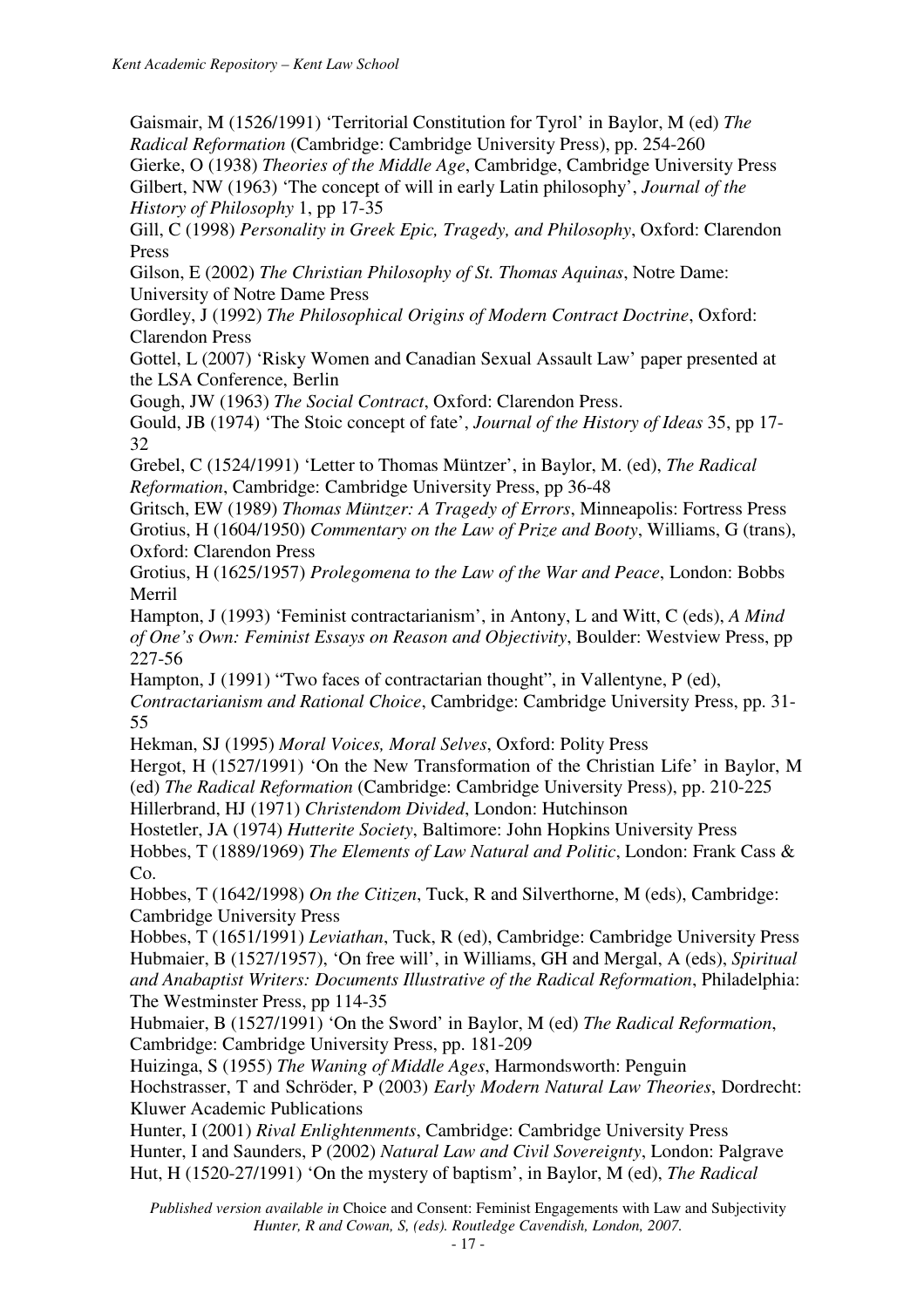*Reformation*, Cambridge: Cambridge University Press, pp 152-71

Inwood, B (1987) *Ethics and Human Action in Early Stoicism*, Oxford: Clarendon Press Jaggar, A (1993) 'Taking consent seriously: feminist practical ethics and actual moral dialogue', in Winkler, E and Coombs, J (eds), *Applied Ethics: A Reader*, Cambridge: Basil Blackwell, pp 69-86

Jones, RM (1914) *Spiritual Reformers in the 16th and 17th Centuries*, London: Macmillan Kahn, CH (1988) 'Discovering the will: from Aristotle to Augustine', in Dillon, JM and Long, AA (eds), *The Question of 'Eclecticism': Studies in Later Greek Philosophy*, Berkeley: University of California Press, pp 234-59

Karlstadt, A (1524/1991) 'Whether One Should Proceed Slowly' in Baylor, M (ed) *The Radical Reformation*, Cambridge: Cambridge University Press, pp. 49-73

Kaye, M (1997) 'Equity's treatment of sexually transmitted debt', *Feminist Legal Studies* 5, pp 35-55

Kern, F (1948) *Kingship and Law in the Middle Ages*, Oxford: Basil Balckwell Levy, E (1949) 'Natural law in Roman thought', *Studia et Documenta Historiae Iuris* 15, pp 1-23

Kingdon, RM (1994) 'Calvinism and resistance theory 1550-1580' in Burns, JH (ed) *The Cambridge History of Political Thought 1450-1700*, Cambridge: Cambridge University Press, pp.193-218

Laslett , P (1989) 'Introduction' in Locke, J (1698/1989) *Two Treatises of Government* P. Laslett (ed), Cambridge: Cambridge University Press, pp 3-123

Lim, H (1996) 'Messages from a rarely visited island: duress and lack of consent in marriage', *Feminist Legal Studies* 4, pp 195-220

Lilburne, J. (1649/1964) 'The Legal Fundamental Liberties of the People of England' in Haller, W and Davies, G (eds), *The Levellers Tracts 1647-1653*, Cloucester Mass.: Peter Smith, pp 399-449

Lilburne, J. (1647/1964) 'The Just Defence of John Lilburne' in Haller, W and Davies, G (eds), *The Levellers Tracts 1647-1653*, Cloucester Mass.: Peter Smith, pp 450-464

Lilburne, J (1646/1938) 'Free-man's Freedom Vindicated' in Woodhouse, A (ed), *Puritanism and Liberty*, London: Dent, pp 317-8

Lilburne, J (1645/1965) 'England's Birth-Right Justified' in Haller, W (ed), *Tracts on Liberty* 1638-1647 vol III, New York: Octagon Books, pp 258-307

Locher, GW (1981) *Zwingli's Thought New Perspectives*, Leiden: E.J. Brill

Locke, J (1693/1997) 'Man before and after the fall', in Goldie, M (ed), *Political Essays*, Cambridge: Cambridge University Press, pp 320-21

Locke, J (1698/1989) *Two Treatises of Government* P. Laslett (ed), Cambridge: Cambridge University Press

Locke, J (1675-1679/1997) 'Toleration, A, B, C, D", in Goldie, M (ed), *Political Essays*, Cambridge: Cambridge University Press, pp 230-35, 246-8, 269, 276-7

Locke, J (1663-4/1997) 'Essays on the Law of Nature', in Goldie, M (ed), *Political Essays*, Cambridge: Cambridge University Press, pp 79-133

Long, AA (1971) *Problems of Stoicism*, Cambridge: Cambridge University Press

Long, AA (1982) 'Soul and body in Stoicism', *Phronesis* 27, pp 34-57

Long, AA (1991) 'Representation and the self in Stoicism', in Everson, S (ed),

*Psychology*, Cambridge: Cambridge University Press, pp 102-20

Long, AA (2000) 'Greek ethics after Macintyre and the Stoic community of reason', in

Long, AA (ed), *Stoic Studies*, Cambridge: Cambridge University Press, pp 156-178

Long, AA and Sedley, DN (1987) *The Hellenistic Philosophers*, Cambridge: Cambridge University Press

Lovejoy, AO (1936) *The Great Chain of Being*, Cambridge: Harvard University Press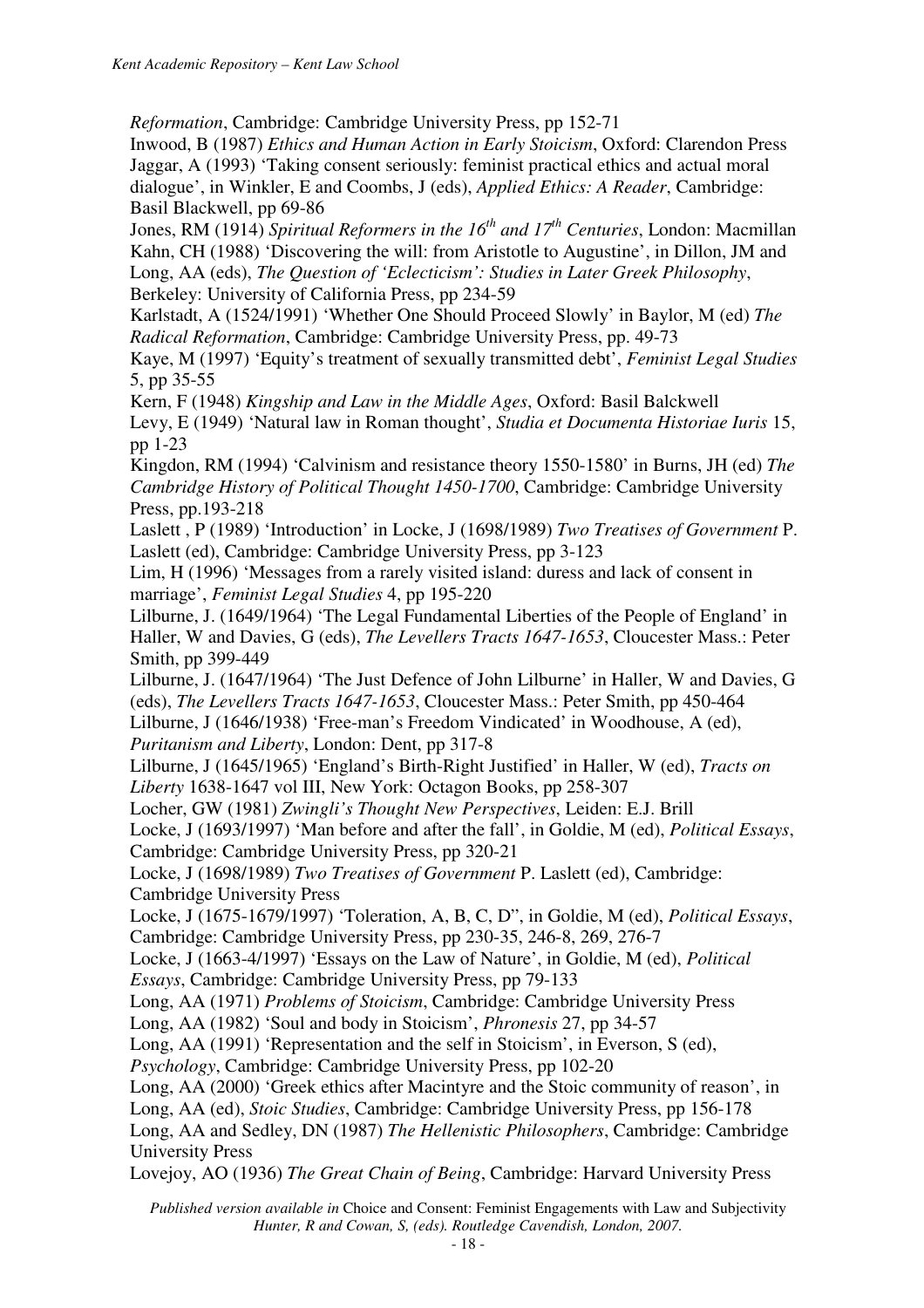Luther, M (1525/1957) *The Bondage of the Will*, Parker, JI and Johnston, OR (eds), London: James Clarke & Co.

Luther, M (1526/1991) 'On Secular Authority', in Höpfl, H (ed) *Luther and Calvin on Secular Authority*, Cambridge: Cambridge University Press, pp 3-43

MacIntyre, A (1987) *A Short History of Ethics*, London: Routledge

Macpherson, C (1962) *The Political Theory of Possessive Individualism Hobbes to Locke*, Oxford: Oxford University Press

MacKinnon, C (1982) 'Feminism, marxism, method and the state: an agenda for theory', *Signs* 7, pp 515-44

MacKinnon, C (1983) 'Feminism, Marxism, method and the state: toward feminist jurisprudence, *Signs* 8, pp 635-58

MacKinnon, C (1989) *Toward a Feminist Theory of the State*, Cambridge, MA: Harvard University Press

MacKinnon, C (2005) *Women's Lives - Men's Laws*, Cambridge, MA: The Belknap Press Maffi, A (2005) 'Family and property law', in Gagarin, M and Cohen, D (eds),

*Cambridge Companion to Ancient Greek Law*, Cambridge: Cambridge University Press, pp 254-66

Manz, F (1525/1991) 'Protest and defence', in Baylor, MG (ed), *The Radical Reformation*, Cambridge: Cambridge University Press, pp 95-100

Marcus Aurelius Antoninus (1989) *Meditations*, Oxford: Oxford University Press Mornay, P (1579/1969) 'Vindiciae Contra Tyrannos' in Franklin, JH (ed)

*Constitutionalism and Resistance in Sixteenth Century*, Pegasus: New York, pp. 141-199 Müntzer, T (1524/1991) 'Sermon to Princes' in Baylor, M (ed) *The Radical Reformation*, Cambridge: Cambridge University Press, pp. 11-35

Naffine, N (1994) 'Possession: erotic love in rape', *Modern Law Review* 57, pp 10-37

Nedelsky, J (1989) 'Reconceiving autonomy: sources, thoughts and possibilities', *Yale Journal of Law & Feminism* 1, pp 7-36

Nussbaum, MC (1999) *Sex and Social Justice*, Oxford: Oxford University Press Oakley, F (1981) 'Natural law, the Corpus Mysticum and consent in Conciliar thought from John of Paris to Mathias Ugonius', *Speculum* 56, 786-810

Oakley, F (1983) 'Legitimation by consent: the question of medieval roots', *Viator* 14, pp 303-35

Okin, SM (1989) *Justice, Gender, and the Family*, New York: Basic Books

Oestreich, G (1982) *Neostoicism and the Early Modern State*, Cambridge: Cambridge University Press

Overton, R (1646/1976) *An Arrow Against All Tyrants*, Exeter:

Ozment, SE (1969) *Homo Spiritualis*, Leiden: EJ Brill

Πανταζόπουλος, ΝΙ (1968) Ρωμαϊκόν Δίκαιον εν Διαλεκτική Συναρτήσει προς το Ελληνικόν, Θεσσαλονίκη: Αφοι Σάκκουλα

Patel, CA (1984) *Karlstadt as the Father of the Baptist Movements*, Toronto: University of Toronto Press

Pateman, C (1980) 'Women and Consent', *Political Theory* 8, pp 149-68

Pateman, C (1988) *The Sexual Contract*, Cambridge: Polity Press

Pateman, C (1989) 'Feminism and Democracy', in *The Disorder of Women*, Cambridge: Polity Press, pp 210-25

Pateman, C (1997) 'Beyond the Sexual Contract?', in Dench, G (ed), *Rewriting the Sexual Contract*, London: Institute of Community Studies, pp 1-9

Pateman, C (2002) 'Self-Ownership and Property in Person: Democratization and a Tale of Two Concepts' *The Journal of Political Philosophy* 10/1, pp. 20-53

Pater, CA (1984) *Karlstadt as the Father of the Baptist Movements*, Toronto: University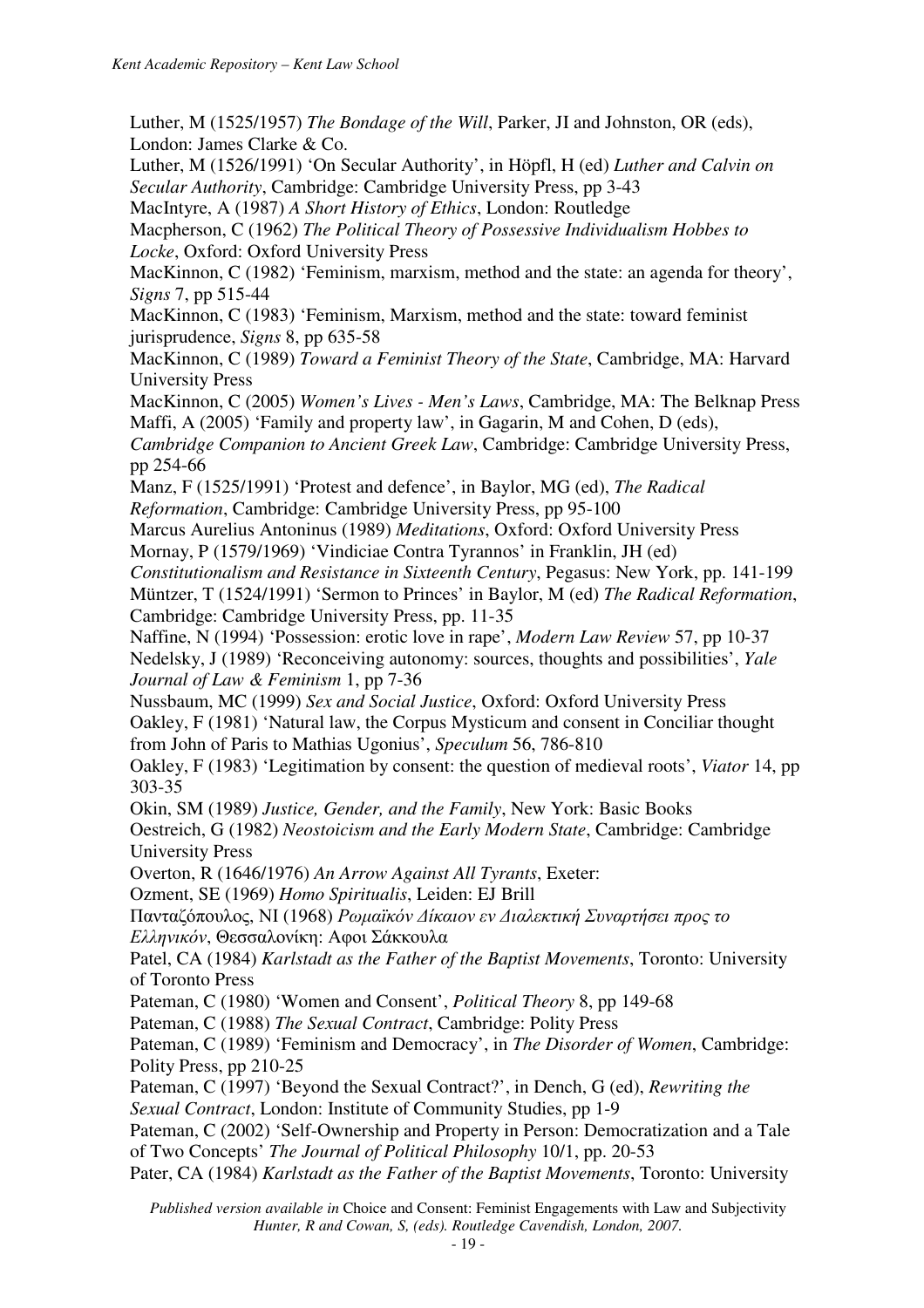of Toronto Press

Pennock, R and Chapman JW (eds.) (1972) *Coercion Nomos XIV Yearbook of the American Society for Political and Legal Philosophy*, Chicago: Aldine

Popkin, R (1979) *The History of Scepticism from Erasmus to Spinoza*, Berkeley: University of California Press

Pufendorf, S (1672/1729) *On the Law of Nature and Nations*, London: J Walthoe et al Pufendorf, S (1673/1991) *On the Duty of Man and Citizen*, Tully, J (ed), Cambridge: Cambridge University Press

Reynolds, PL (1994) *Marriage in the Western Church*, Leiden: EJ Brill Richardson, M (1996) 'Protecting women who provide security for a husband's, partner's or child's debts: the value and limits of an economic perspective', *Legal Studies* 13, pp 368-86

Riedemann, P (1545/1968) 'Account of our religion', in Hillerbrand, HJ (ed), *The Protestant Reformation*, London: Macmillan, pp 143-46

Riley, P (1982) *Will and Political Legitimacy*, Cambridge, MA: Harvard University Press Rist, JM (1969) *Stoic Philosophy*, Cambridge: Cambridge University Press

Rupprecht, HA (2005) 'Greek law in foreign surroundings: continuity and development', in Gagarin, M and Cohen, D (eds), *Cambridge Companion to Ancient Greek Law*, Cambridge: Cambridge University Press, pp 328-42

Saller, RP (1993) 'The social dynamics of consent to marriage and sexual relations: the evidence of Roman comedy', in Laiou, A (ed), *Consent and Coercion to Sex and Marriage in Ancient and Medieval Societies*, Washington: Dumbarton Oaks Research Library Collection

Salmon, JH (1994) 'Catholic resistance theory, Ultramontanism, and the royalist response, 158-1620', in Burns JH (ed) *The Cambridge History of Political Thought 1450- 1700*, Cambridge: Cambridge University Press, pp. 219-253

Sandbach, FH (1994) *The Stoics*, London: Duckworth

Sattler, M (1527/1968) 'The Schleitheim confession of faith', in Hillerbrand, HJ (ed), *The Protestant Reformation*, London: Macmillan, pp 129-36

Scattola, M (2003) "Before and After Natural Law: Models of Natural Law in Ancient and Modern Times", in Hochstrasser, T and Schröder, P (ed), *Early Modern Natural Law Theories*, Dordrecht: Kluwer Academic Publications, pp. 1-23

Schulz, F (1951) *Classical Roman Law*, Oxford: Clarendon Press

Sealey, R (1990) *Women and Law in Classical Greece*, Chapel Hill: University Press of North Carolina Press

Selden, J (1689/1927) *Table-Talk of John Selden*, London: Quaritch

Seneca (1932) 'On the happy life', in *Moral Essays*, Cambridge, MA: Harvard University Press, Loeb Classical Library

Seneca (1995) 'On anger', in *Moral and Political Essays*, Cooper, JM and Procopé, JF (eds), Cambridge: Cambridge University Press

Sevenhuijsen, S (1991) 'Justice, moral reasoning and the politics of child custody', in Meehan, W and Sevenhuijsen, S (eds), *Equality Politics and Gender*, London: Sage, pp 88-103

Sevenhuijsen, S (1998) *Citizenship and the Ethics of Care*, London: Routledge Sider, RJ (1974) *Andreas Bodenstein von Karlstadt*, Leiden: EJ Brill

Shanley, M (1982) 'Marriage Contract and Social Contract in Seventeenth Century

English Political Thought" in Elshtain, J (ed), *The Family in Political Thought*, Brighton: Harvester, pp. 80-95

Skinner, Q (2000) *The Foundations of Modern Political Thought* 2, Cambridge: Cambridge University Press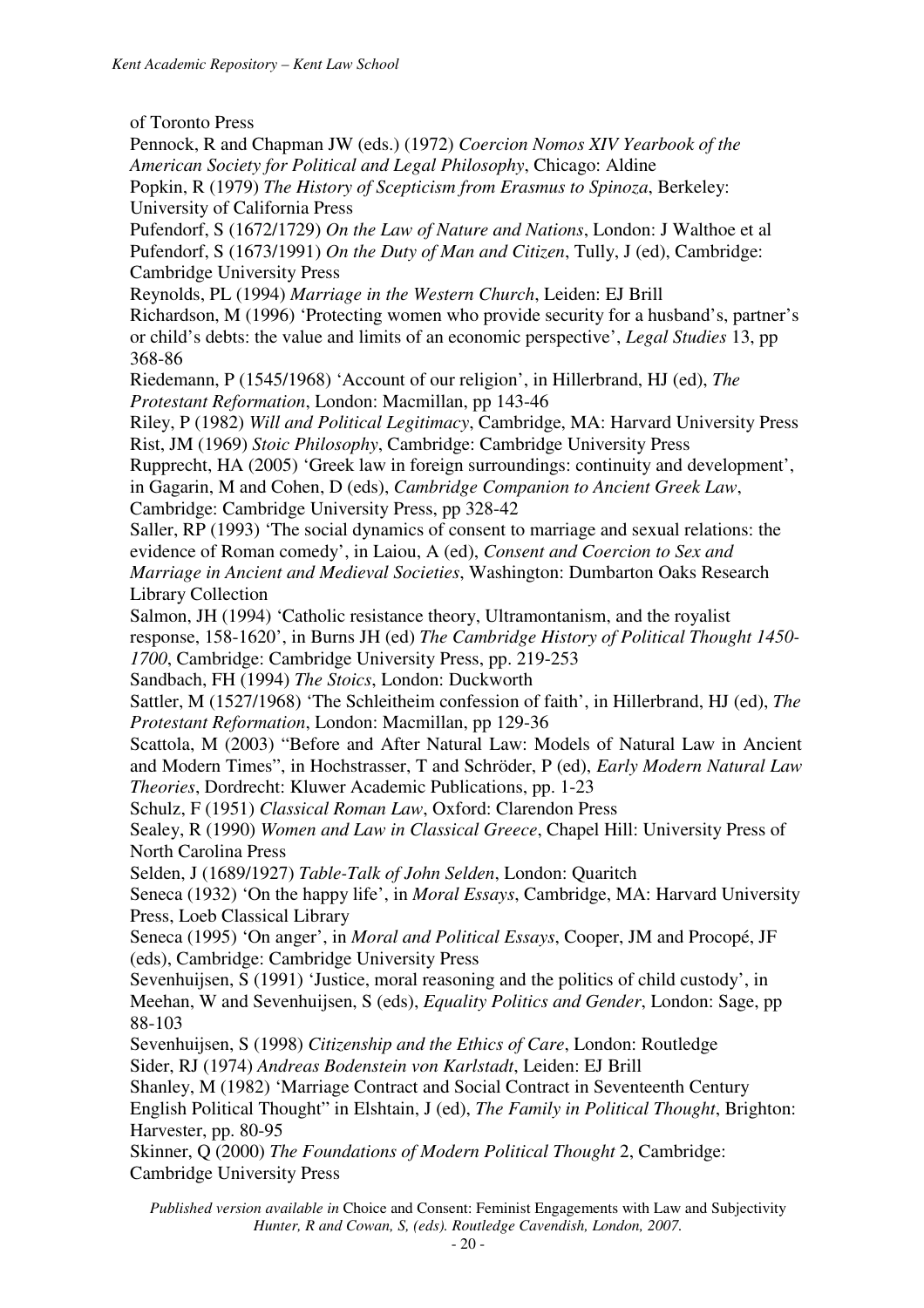Sohm, R (1907) *The Institutes*, Oxford: Clarendon Press

Spencer, WW (1931) 'St Augustine and the influence of religion in philosophy', *International Journal of Ethics* 41, pp 461-79

Stayer, JM (1976) *Anabaptists and the Sword*, Lawrence: Coronado Press

Sullivan, B (2003) 'Trafficking in women, feminism and new international law',

*International Feminist Journal of Politics* 5, pp 67-91

Sullivan, B (2004) 'Prostitution and consent: beyond the liberal dichotomy of "free or forced"', in Cowling, M and Reynolds, P (eds), *Making Sense of Sexual Consent*, Aldershot: Ashgate

Syme, R (1986) 'Dynastic marriages in the Roman aristocracy', *Diogenes* 135, pp 1-10 Taylor, C (1989) *Sources of the Self the Making of the Modern Identity*, Cambridge: Cambridge University Press

Tierney, B (1982) *Religion, Law, and the Growth of Constitutional Thought 1150-1650*, Cambridge: Cambridge University Press

Treggiari, S (1991) *Roman Marriage*, Oxford: Clarendon Press

Troeltsch, E (1956) *The Teaching of the Christian Churches* vol II, London: George Allen & Unwin Ltd

Tuck, R. (1979) *Natural Rights*, Cambridge: Cambridge University Press

Tuck, R (1987) 'The "modern" school of natural law', in Pagden, A (ed), *The Languages of Political Theory in Early Modern Europe*, Cambridge: Cambridge University Press, pp 99-122

Tuck, R (1991) 'Introduction' in Hobbes, T (1651/1991) *Leviathan*, Tuck, R (ed), Cambridge: Cambridge University Press

Tuck, R (1993) *Philosophy and Government 1572-1651*, Cambridge: Cambridge University Press

Tully, J (1993) *An Approach to Political Philosophy: Locke in Contexts*, Cambridge: Cambridge University Press.

Tully, J (1991) 'Introduction' in Pufendorf, S (1673/1991) *On the Duty of Man and Citizen*, Tully, J (ed), Cambridge: Cambridge University Press, pp xiv-xxxvi Tully, J (1982) *A Discourse on Property: John Locke and his adversaries*, Cambridge: Cambridge University Press

Watanabe, M (1972) 'Authority and consent in church governement: Panormitanus, Aeneas Sylvius, Cusanus', *Journal of the History of Ideas* 33, pp 217-36

White, R.S. (1996) *Natural law in English Renaissance Literature* Cambridge: Cambridge University Press

Williams, GH (1962) *The Radical Reformation*, Philadelphia: The Westminster Press Williams, GH and Mergal, A (1957) *Spiritual and Anabaptist Writers: Documents Illustrative of the Radical Reformation*, Philadelphia: The Westminster Press Ullmann, W (1975) *Law and Politics in the Middle Ages*, London: The Sources of History Ltd

Vega, J (1988) 'Coercion and consent: classical liberal concepts in texts on sexual violence', *International Journal of the Sociology of Law* 16, pp 75-89

Zwingli, U (1525/1981) *Commentary on True and False Religion*, Durham: The Labyrinth Press

 $\overline{a}$ 

<sup>&</sup>lt;sup>1</sup> This list is by no means exhaustive. There is a substantial feminist literature critical of consent in the area of obligations. See for example the work of Dalton (1985: esp 1106 ff) and the special issue of *Feminist Legal Studies* (8/1, 2000) on 'gendered readings of obligations'.

*Published version available in* Choice and Consent: Feminist Engagements with Law and Subjectivity *Hunter, R and Cowan, S, (eds). Routledge Cavendish, London, 2007.*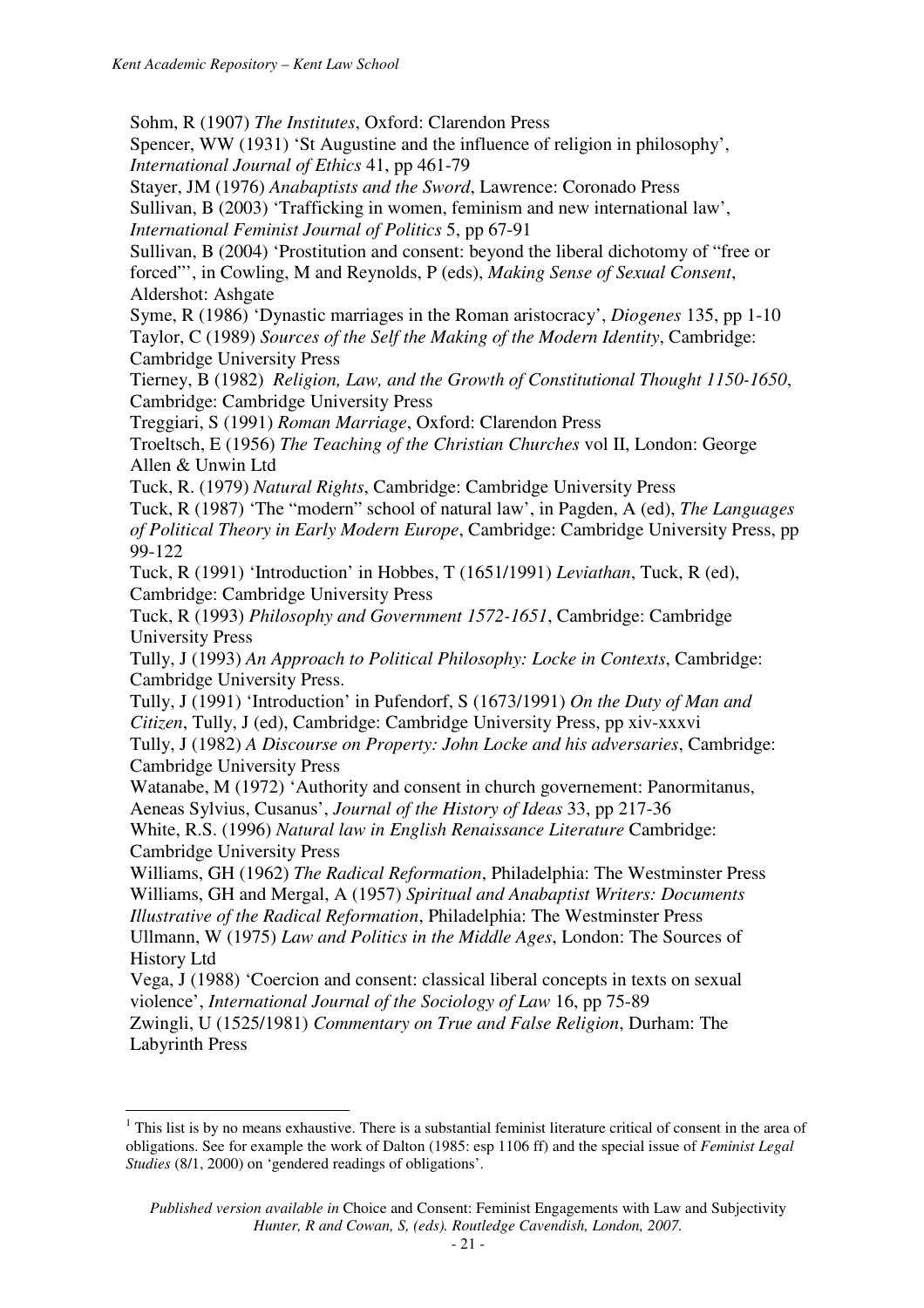$\overline{a}$ 

 $2^2$  Feminist contractarians believe that although the concept of consent evokes images of disembodied and selfinterested subjects, if exercised with respect for women's autonomy, equality and freedom, it can be successfully employed in the context of women's personal relationships. See, for example, Okin (1989), Hampton (1993) and Jaggar (1993). For an overview, see Brennan (1999: 874-79). Of those arguing that consent should be replaced by another liberal value, MacKinnon (1982, 1983) favours self-determination, Nedelsky (1989) favours autonomy, and Nussbaum (1999: 29-32) dignity. A substantial feminist literature embracing 'relational feminism' or 'the care perspective' advocates abandoning consent and liberal individualism altogether, but does not directly engage with the concept of consent. For a discussion of the impact of the 'care perspective' in political theory and moral philosophy, see Benhabib (1987), Hekman (1995) and Sevenhuijen (1998). For a discussion in relation to law, see Sevenhuijen (1991) and Drakopoulou (2000).

<sup>3</sup> This category of consensual contract had no counterpart in Greek law, where the legal recognition of contract was premised upon its performance and not simply upon the presence of consent (Πανταζόπουλος 1968: 61-62; Cohen, 2005: 298-99; Rupprecht, 2005: 335-37).

<sup>4</sup> Of course the requirement for consent did not necessarily mean that of the bride and groom. For example in early Rome it was that of the *pater familias* (Treggiari, 1991: 16). For a discussion of the significance of consent in Roman marriage and cohabitation see Reynolds (1994: 22-30), Sohm (1907: 456-57) and Treggiari (1991: 146-47, 70-76). For a discussion of the coercion of consent, see Saller (1993). In Greek law, consent was also crucial to betrothal and marriage, but only the consent of the fathers of the bride and groom (Sealey, 1990: 25-26, 86-88; Cantarella, 2005: 246-47; Maffi, 2005: 254).

<sup>5</sup> Similarly, notions of duress, fraud and mistake, though acknowledged as defences in consensual contracts, were never explained in terms of any theoretical understanding of what constituted consent (Gordley. 1992: 33).

<sup>6</sup> It was in the teachings of Chrysippus in particular (circa 280 BC) that the concept of consent held a pivotal position (Inwood 1987:54; Kahn 1988:245; Sandbach 1994:121).

7 In this paper I am using the concepts of consent and assent interchangeably. They both have a common etymological root though consent seems to emphasize more an inter-relational element. However later in the Middle Ages consent as a concept was used in relation to the will, while assent to the intellect (Aquinas, 1265-74/1970: Ia2ae.15.3). A similar distinction is preserved in the Oxford English dictionary.

 $8$  The Stoics perceived the soul as having a material existence. It was thought to be a 'breath', a compound of air and constructive fire integrated throughout the body (including flesh, bones, sinew, etc) and to which it gave life, warmth, growth and maintenance. However the soul was also believed to possess a commanding part (the *hegemonikon*), which was the seat of reason, assent, impulse, passion and sensation (Long and Sedley, 1987: 53h, k-m). For the presentation of the Stoic sources on the soul, see Long and Sedley (1987: 53); for an exposition of the Stoic concept of the soul, see Sandbach (1994: 82-85) and Long (1982).

<sup>9</sup> In stating that these obligations were natural the Romans did not consider them to derive from a natural or divine order they thought superior to the *ius gentium*. For a discussion of the Roman conception of natural law and its relation to *ius gentium*, see Levy (1949). This distinction between natural obligations arising in the *ius gentium* and civil ones arising in civil law continued in the writings of the medieval jurists (Gordley, 1992: 41-45).

 $10$  The Stoics maintained a monistic theory of human activity according to which the process of generating voluntary action was always rational. In contrast, Aristotle and Plato acknowledged two distinct faculties, reason and the passions, both of which were instrumental in the production of activity. Conduct guided by the passions and sensual appetite and not by the intellect and deliberation, though voluntary, was considered to be irrational.

 $11$  Children below 'the age of reason', those under seven years old (full acquisition did not take place until the age of 14), were said to lack the power of assent. Like animals, they could not help but yield to the power of presentations (Inwood, 1987: 72-75; Sandbach, 1994: 3). Similarly, a lack of education or ignorance was also thought to produce only a 'weak' assent (Annas, 1990: 187-88).

<sup>12</sup> This apprehension of freedom as obedience, which may be seen as prophetically announcing the coming of Christianity, is powerfully evidenced in Cleanthes' famous *Hymn to Zeus*. Cleanthes was a student of Chrysippus. The text of the *Hymn* may be found in Long and Sedley (1987: 54i).

<sup>13</sup> This interpretation of the self through its acts was perhaps most clearly evidenced in Stoic admonitions to review one's own actions through a process of personal introspection, often represented as a form of inner dialogue functioning as a means of recollecting one's own acts and measuring them against what ought to be done so that a closer correlation between personal character and future purposive action would be secured. For examples of the process of thinking as an inner dialogue see Epictetus (1928: 1.1.7, 2.1.4, 2.22.29, 4.6.34), Seneca (1995: iii.12.2-4, 26.3-5, 36) and Marcus Aurelius (1989: xii.I8). For a further discussion of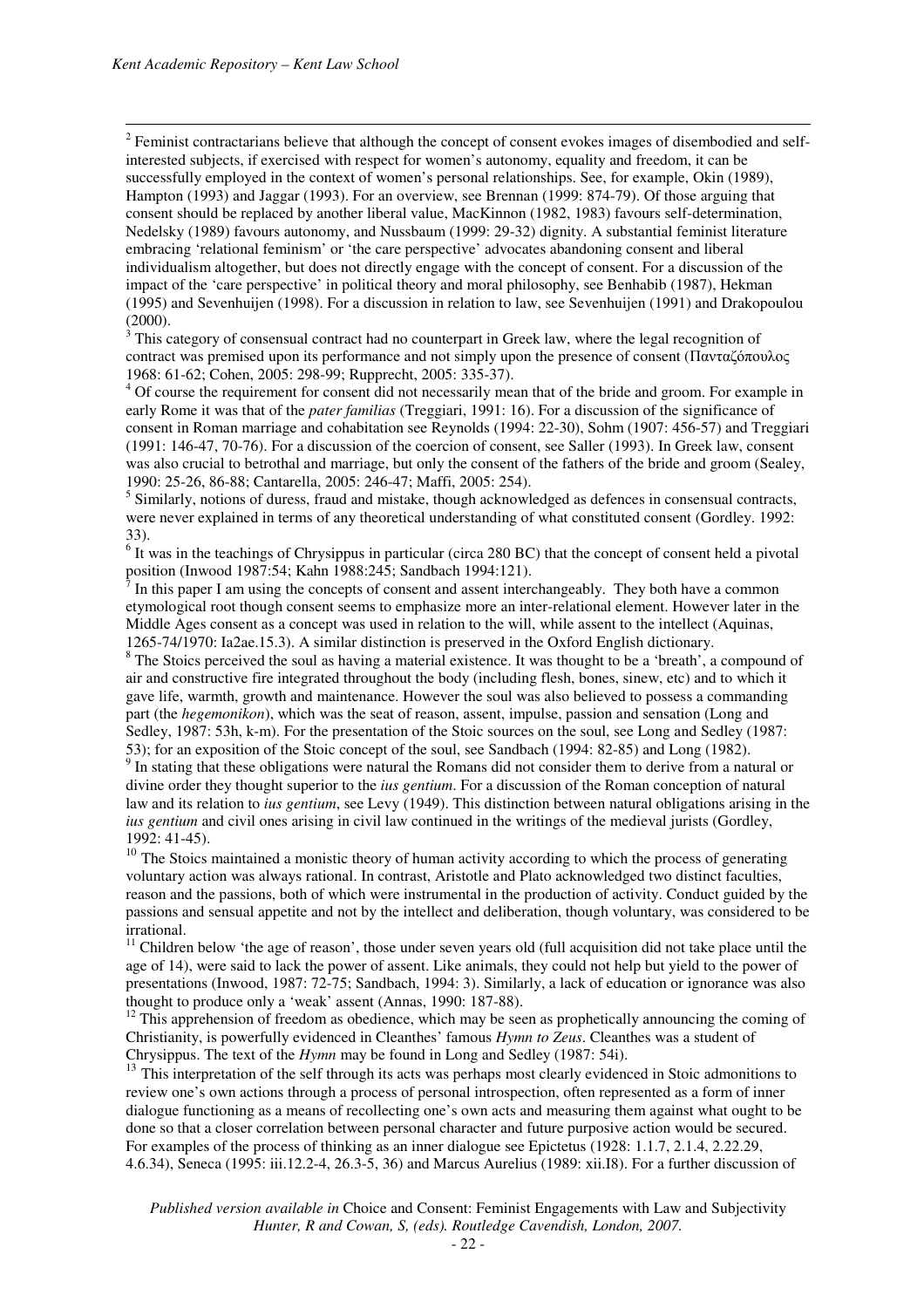$\overline{a}$ 

the Stoic conception of the inner dialogue see Gill (1998: 56-60, 226-32), Inwood (1987: 81-85), Long (1991: 111-20) and Foucault (1993: 206-7).

 $14$  It has been argued very persuasively that a concept of Will as a distinct faculty was unknown to ancient Greek philosophers and that it only emerged in the writings of St Augustine (Dihle, 1982: 20-67, 123; Kahn, 1988: 234-47). For a discussion of the concept of Will in Hellenistic and Latin philosophy see Gilbert (1963) and specifically in Augustine see Dihle (1982: 123-44) and Spencer (1931: 473-76).

<sup>15</sup> Of course there were different epistemological accounts of the role of the will in the attainment of knowledge, ranging from that of Augustine, who posited will as the source of all thought, to Aquinas, who accepted the Aristotelian cooperation of will and reason; although even for Aquinas the will was the prime mover of all powers of the soul. For a discussion of the voluntaristic nature of Augustine's theory of knowledge, see Cushman (1950) and for the relationship of will and reason in Aquinas, see Gilson (2002: 236-48).

<sup>16</sup> The term 'radical reformers' was used in opposition to 'magisterial reformers', notably Luther, Calvin and Zwingli, who, in seeking protection from the civil magistracy, acknowledged its authority. Although Anabaptists formed the core of the 'radical reformers', this so-called 'left wing' of the reformation was by no means homogenous. For a discussion of these groupings, see Troeltsch (1956: II.691-700), Williams and Mergal (1957: 20-35, 1962: xxiii-xxxi), Bainton (1963) and Baylor (1991: xi-xvii). For a discussion of the appeal of the radical reformation in England, see Daw (1917) and Troeltsch (1956: II.706-14). The term 'civil philosophies' is Hunter's (2001), describing the  $17<sup>th</sup>$  century body of juristic and political thought, which employed a secularised concept of natural law and which attempted to desacralise ethics and politics. For a discussion, see Tuck (1987, 1993: xiv-xv), Hunter (2001: 63-65, 366-68) and, Hochstrasser and Schröder  $(2003: ix-xvii).$ 

The idea of society as a corporation was a medieval development of the Roman law concept of partnership (*societas*). For a discussion, see Tierney (1982: 19-28) and Maitland's Introduction in Gierke (1938: xviiixliii).

 $18$  While legitimating reasons could be virtue and courage, the service of the common good, divine descent, sacral status, or blood lineage, the necessity of government was grounded in scripture or Roman law (Paul, Romans: 13.1; *Digest* 1.1.5, 8). A doctrine of popular sovereignty, according to which legitimate government, whether secular or ecclesiastical, should be established by popular consent and could be withdrawn at will from an incorrigible ruler, emerged in the conciliar movement of the 14th and 15th centuries, and was developed in the writings of scholastics such as Bartolus of Saffoferato, John of Paris, William of Ockham, Nicolaus of Cusa, Marsiglio of Padua, Pierre d'Ailly and Jean Gerson. For a discussion see Gierke (1938: 36- 41), Kern (1948: 117-33), Watanabe (1972: 221-25), Oakley (1981: 791-800, 1983: 314-23) and Tierney (1982: 56-65).

<sup>19</sup> For a discussion of the history of the theological concept of covenant, see Elazar (1996: 19-37).

<sup>20</sup> With the exception of Luther, the magisterial reformers developed a fairly homogenous concept of covenant. Luther's doctrine of justification by faith alone, perhaps best evidenced in the severe soteriological limitations he placed on human conscience, was not congenial to the development of covenantal theology. For a discussion of Luther's concept of covenant, see Ozment (1969: 139-58) and for one of conscience, see Drakopoulou (2001: 354-56).

 $21$  For the magisterial reformers faith and the willingness to abide by the Word, were not thought of as the causes of electing grace, but rather they were its merciful gifts, breathed into the Christian soul by the Holy Spirit, signifying the regenerate Christian's spiritual communion with the Holly and offering peace and assurance to the open, repentant heart, which acknowledging human sinfulness and surrendering total control of everyday life to follow the Word, hoped to receive God's saving grace. The magisterial apprehension of faith was reflected in the Confession of Faith of Protestant Churches of France (1559, cited in Popkin, 1979: 9) and in the Westminster Confession of Faith (1646, Chapters VII and IX). For a comparison of the theologies of Luther and Calvin see Troeltsch (1956: 576-92) and for a discussion of the differences in the theologies of Luther, Calvin and Zwingli of their doctrines of predestination, election and Christian faith see Locher (1981:182-210).

 $22$  Indeed. John Tauler, a German mystic of the  $13<sup>th</sup>$  century, whose views influenced many radical reformation leaders, saw the covenant as a business agreement; a 'fair bargain' with God (Ozment, 1969: 32). For a discussion of his influence on Thomas Müntzer, one of the most notorious radical reformers, see Friesen (1990: 6, 14-20, 48-50) and Grietsch (1989: 13).

<sup>23</sup> Michael Sattler (c. 1490-1527) a leader of the Swiss and South German Anabaptism was the main author of *The Schleitheim Confession of Faith*, the oldest creedal statement of the Anabaptists proclaimed in a conference of the Swiss Brethern (1527) in which the radical reformers' views on social life are clearly set out.